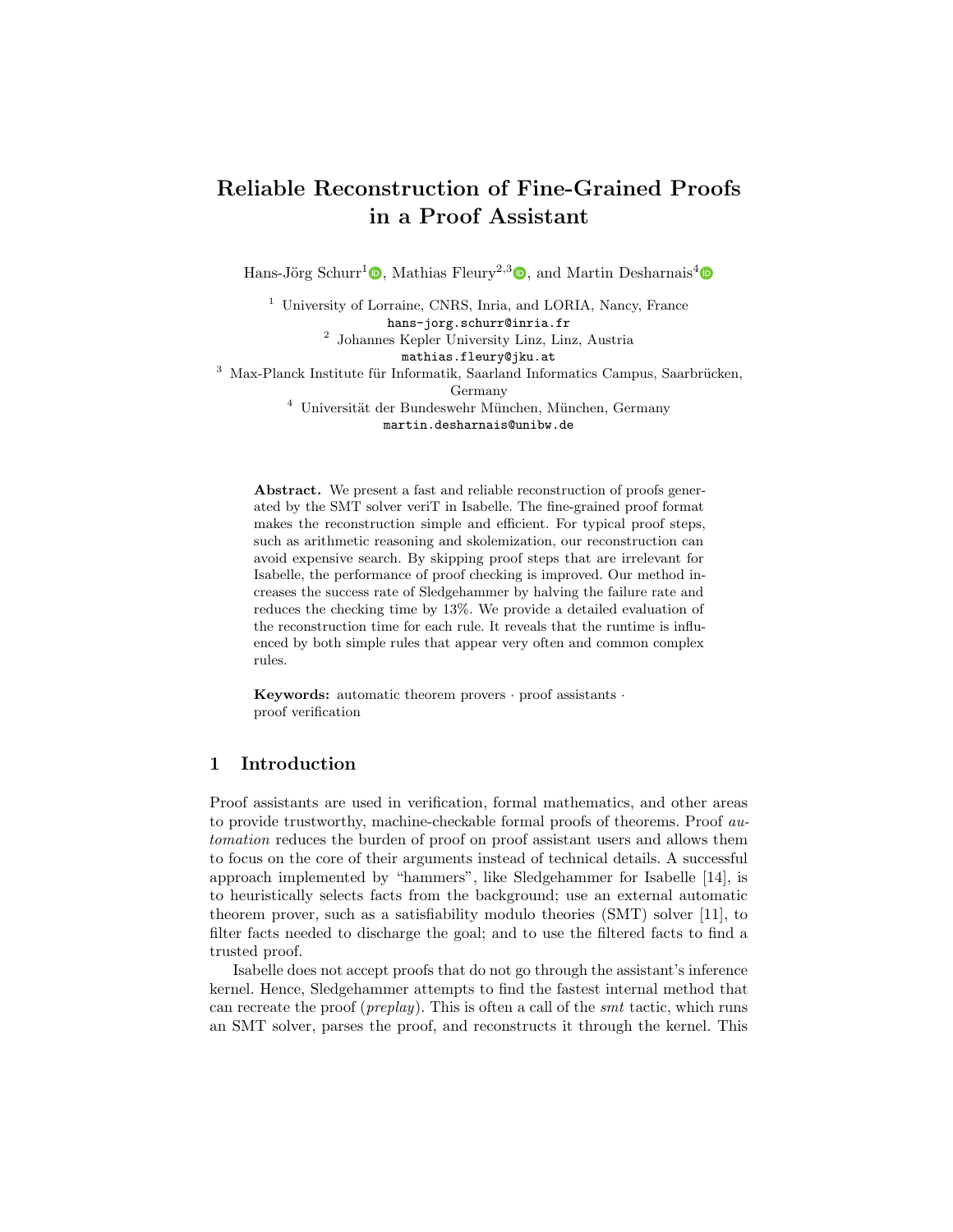reconstruction allows the usage of external provers. The smt tactic was originally developed for the SMT solver Z3 [\[17,](#page-16-2) [34\]](#page-17-0).

The SMT solver CVC4 [\[9\]](#page-15-0) is one of the best solvers on Sledgehammer generated problems [\[13\]](#page-16-3), but currently does not produce proofs for problems with quantifiers. To reconstruct its proofs, Sledgehammer mostly uses the smt tactic based on Z3. However, since CVC4 uses more elaborate quantifier instantiation techniques, many problems provable for CVC4 are unprovable for Z3. Therefore, Sledgehammer regularly fails to find a trusted proof and the user has to write the proofs manually. veriT [\[18\]](#page-16-4) (Sect. [2\)](#page-1-0) supports these techniques and we extend the smt tactic to reconstruct its proofs. With the new reconstruction (Sect. [3\)](#page-2-0), more smt calls are successful. Hence, less manual labor is required of users.

We devised a very early prototype [\[6,](#page-15-1) Sect. 6.2, second paragraph] of the extension to validate the fine-grained proof format. We also published more details on the reconstruction method and the rules [\[24\]](#page-16-5) without adapting veriT to ease reconstruction (Sect. [3\)](#page-2-0).

The runtime of the smt method depends on the runtime of the reconstruction and the solver. To simplify the reconstruction, we do not treat veriT as a black box anymore, but extend it to produce more detailed proofs that are easier to reconstruct. We use detailed rules for simplifications with a combination of propositional, arithmetic, and quantifier reasoning. Similarly, we add additional information to avoid search, like for linear arithmetic and for term normalization. Our reconstruction method uses the newly provided information, but it also has a step skipping mode that combines some steps (Sect. [4\)](#page-3-0).

We optimize the performance further by tuning the search by veriT. Multiple options influence the execution time of an SMT solver. To fine-tune veriT's search procedure, we select four different combinations of options, or strategies, by generating typical problems and selecting options with complementary performance on these problems. We extend Sledgehammer to compare these four selected strategies and suggest the fastest to the user. We then evaluate the reconstruction with Sledgehammer on a large benchmark set. Our new tactic halves the failure rate. We also study the time required to reconstruct each rule. Many simple rules occur often, showing the importance of step skipping (Sect. [5\)](#page-6-0).

Finally, we discuss related work (Sect. [6\)](#page-11-0). Compared to the prototype [\[24\]](#page-16-5), the smt tactic is now thoroughly tested. We fixed all issues revealed during development and improved the performance of the reconstruction method. We integrated the work presented here into Isabelle version 2021; i.e., Sledgehammer can also suggest veriT, without user interaction. To simplify future reconstruction efforts, we document the proof format and all rules used by veriT. The resulting reference manual is part of the veriT documentation [\[40\]](#page-17-1).

# <span id="page-1-0"></span>2 veriT and Proofs

The SMT solver veriT is an open source solver based on the  $CDCL(\mathcal{T})$  calculus. In proof-production mode, it supports the theories of uninterpreted functions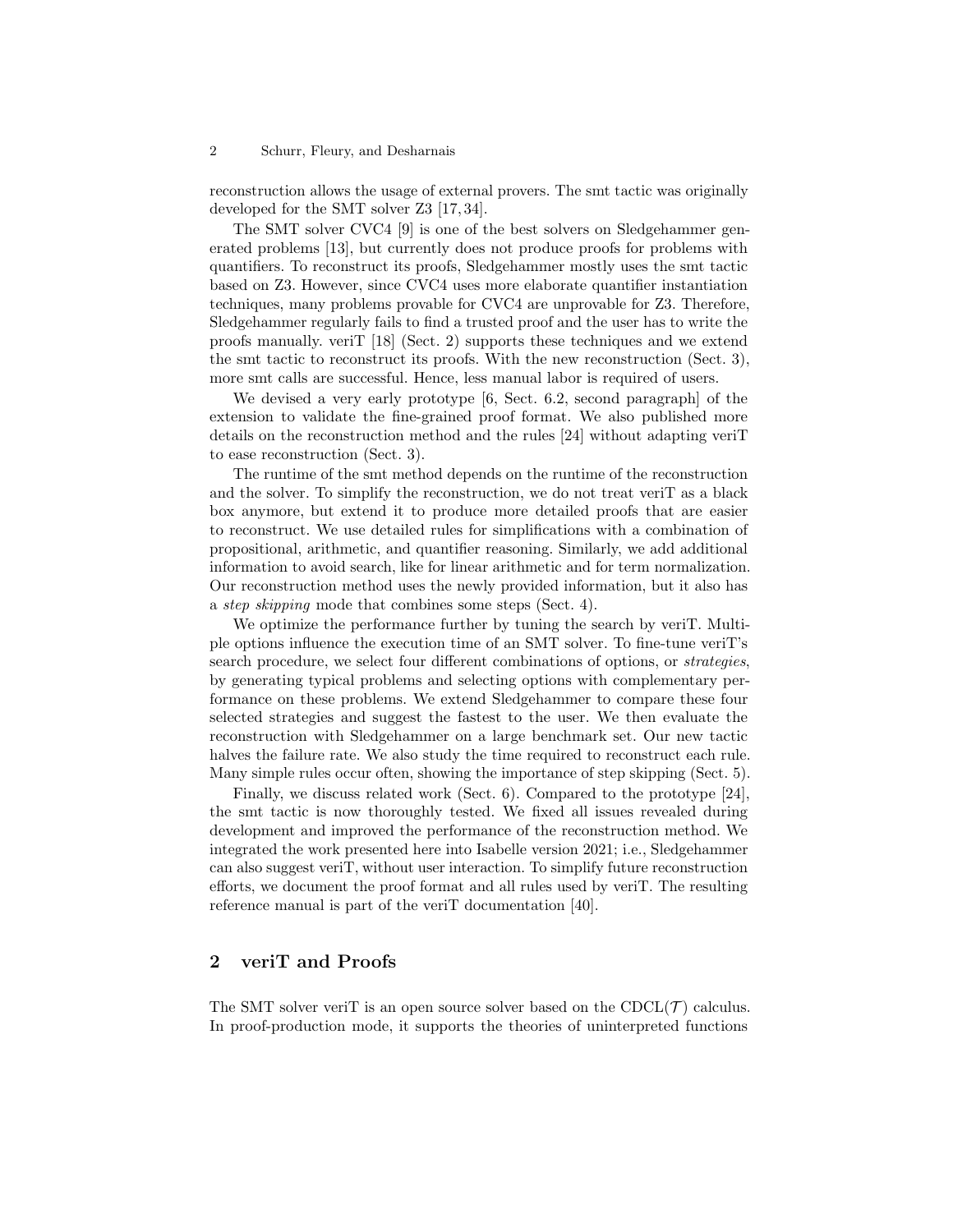with equality, linear real and integer arithmetic, and quantifiers. To support quantifiers veriT uses quantifier instantiation and extensive preprocessing.

veriT's proof syntax is an extension SMT-LIB [\[10\]](#page-15-2) which uses S-expressions and prefix notation. The proofs are refutation proofs, i.e., proofs of  $\perp$ . A proof is an indexed list of steps. Each step has a conclusion clause (cl ..) and is annotated with a rule, a list of premises, and some rule-dependent arguments. veriT distinguishes 90 rules [\[40\]](#page-17-1). Subproofs are the key feature of the proof format. They introduce an additional *context*. Contexts are used to reason about binders, e.g., preprocessing steps like transformation under quantifiers.

The conclusion of rules with contexts are always equalities. The context models a substitution into the free variables of the term on the left-hand side of the equality. Consider the following proof fragment that renames the variable name x, as done during preprocessing:

```
(\text{assume a0 (exists (x A) (P x))})(anchor : step t3 : args (= x yr))(step t1 (cl (= x \text{ yr})) :rule cong)
(step t2 (cl (= (f x) (f v r))) :rule cong)
(\text{step } t3 \text{ (cl } (= (\text{exists } (x A) (f wr)))(exists (vr A) (f vr))) :rule bind)
```
The assume command repeats input assertions or states local assumptions. Subproofs start with the anchor command that introduces a context. Semantically, the context is a shorthand for a lambda abstraction of the free variable and an application of the substituted term. Here the context is  $x \mapsto \nu r$  and the step t1 means  $(\lambda x, x)$  vr  $=$  vr. The step is proven by congruence (rule cong). Then congruence is applied again (step t2) to prove that  $(\lambda x. f x)$  vr = f vr and step t3 concludes the renaming.

During proof search each module of veriT appends steps onto a list. Once the proof is completed, veriT performs some cleanup before printing the proof. First, a pruning phase removes branches of the proof not connected to the root  $\perp$ . Second, a merge phase removes the duplicated steps. The final pass prepares the data structures for the optional term sharing via name annotations.

# <span id="page-2-0"></span>3 Overview of the veriT-Powered smt Tactic

Isabelle is a generic proof assistant based on an intuitionistic logic framework, Pure, and is almost always only used parameterized with a logic. In this work we use only Isabelle/HOL, the parameterization of Isabelle with higher-order logic with rank-1 (top level) polymorphism. Isabelle adheres to the LCF [\[25\]](#page-17-2) tradition. Its kernel supports only a small number of inferences. Tactics are programs that prove a goal by using only the kernel for inferences. The LCF tradition also means that external tools, like SMT solvers, are not trusted.

Nevertheless, external tools are successfully used. They provide relevant facts or a detailed proof. The Sledgehammer tool implements the former and passes the filtered facts to trusted tactics during preplay. The smt tactic implements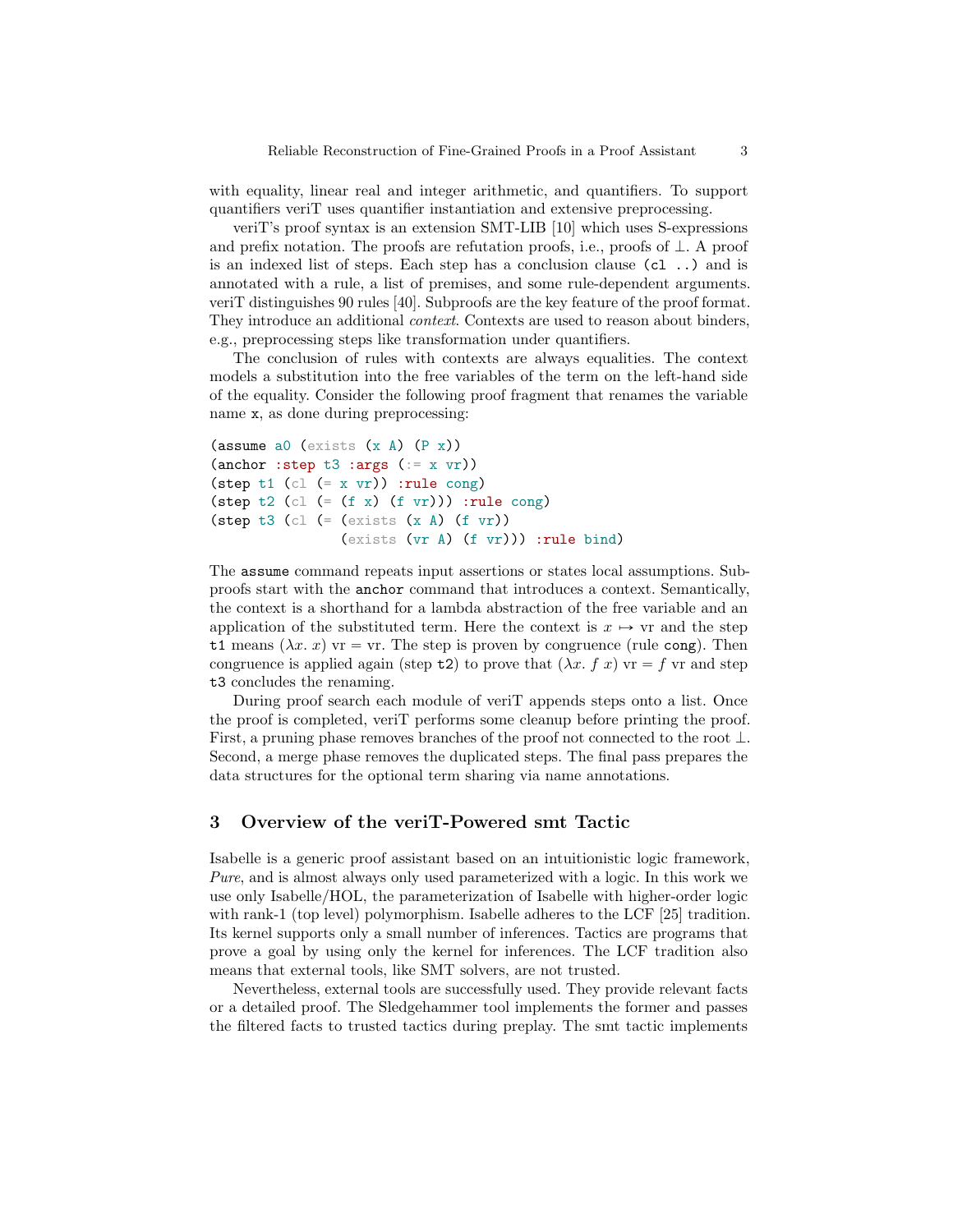the latter approach. The proof provided by the solver is checked by Isabelle. The focus of our work is the smt tactic, but we also extended Sledgehammer so that it also suggests the new tactic to users.

The smt tactic translates the current goal to the SMT-LIB format [\[10\]](#page-15-2), runs an SMT solver, parses the proof, and replays it through Isabelle's kernel. To choose the smt tactic the user applies ( $\text{smt}$  ( $\text{z3}$ )) to use Z3 and ( $\text{smt}$  (verit)) to use veriT. We will refer to them as z-smt and v-smt. The proof formats of Z3 and veriT are so different that separate reconstruction modules are needed. The v-smt tactic performs four steps:

- 1. It negates the proof goal to have a refutation proof and also encodes the goal into first-order logic. The encoding eliminates lambda functions. To do so, it replaces each lambda function with a new function and creates app operators corresponding to function application. Then veriT is called to find a proof.
- 2. It parses the proof found by veriT (if one is found) and encodes it as a directed acyclic graph with  $\perp$  as the only conclusion.
- 3. It converts the SMT-LIB terms to typed Isabelle terms and also reverses the encoding used to convert higher-order into first-order terms.
- 4. It traverses the proof graph, checks that all input assertions match their Isabelle counterpart and then reconstructs the proof step by step using the kernel's primitives.

# <span id="page-3-0"></span>4 Tuning the Reconstruction

To improve the speed of the reconstruction method, we create small and welldefined rules for preprocessing simplifications (Sect. [4.1\)](#page-3-1). Previously, veriT implicitly normalized every step; e.g., repeated literals were immediately deleted. It now produces proofs for this transformation (Sect. [4.2\)](#page-4-0). Finally, the linear-arithmetic steps contain coefficients which allow Isabelle to reconstruct the step without relying on its limited arithmetic automation (Sect. [4.3\)](#page-4-1). On the Isabelle side, the reconstruction module selectively decodes the first-order encoding (Sect. [4.4\)](#page-5-0). To improve the performance of the reconstruction further, it also skips some proof steps (Sect. [4.5\)](#page-6-1).

### <span id="page-3-1"></span>4.1 Preprocessing Rules

During preprocessing SMT solvers perform simplifications on the operator level which are often akin to simple calculations. For example, the term  $a \times 0 \times f(x)$ is replaced by the constant 0.

To capture such simplifications, we create a list of 17 new rules: one rule per arithmetic operator, one to replace boolean operators such as XOR with their definition, and one to replace n-ary operator applications with binary applications. This is a compromise: having one rule for every possible simplification would create a much longer proof and make veriT more complicated. The example above now produces a **prod** simplify step with the conclusion  $a \times 0 \times f(x) = 0$ .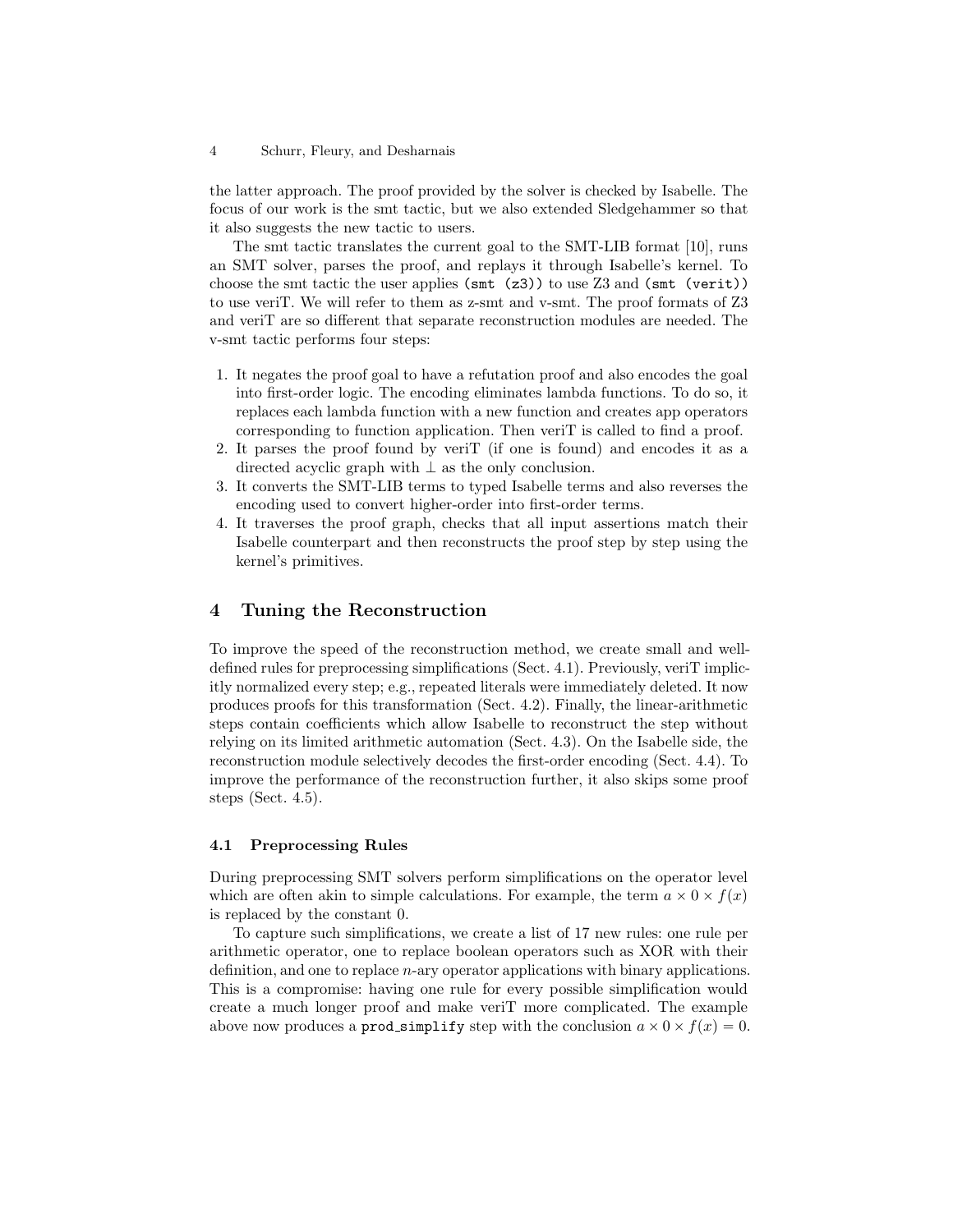Previously, a single step of the connect equiv rule collected all those simplifications and no list of simplifications performed by this rule existed. The reconstruction relied an experimentally created list of tactics to be fast enough.

On the Isabelle side, the reconstruction is fast, because we can direct the search instead of trying automated tactics that can also work on other parts of the formula. For example, the simplifier handles the numeral manipulations of the prod simplify rule and we restrict it to only use arithmetic lemmas.

Moreover, since we know the performed transformations, we can ignore some parts of the terms by generalizing, i.e., replacing them by constants [\[17\]](#page-16-2). Because generalized terms are smaller, the search is more directed and we are less likely to hit the search-depth limitation of Isabelle's auto tactic as before. Overall, the reconstruction is more robust and easier to debug.

### <span id="page-4-0"></span>4.2 Implicit Steps

To simplify reconstruction, we avoid any implicit normal form of conclusions. For example, a rule concluding  $b \vee P$  can be used to prove  $P \vee P$ . In such cases veriT automatically normalizes the conclusion  $P \vee P$  to P. Without a proof of the normalization, the reconstruction has to implement special cases for most rules.

We add new proof rules for the normalization and extend verity to use them. Instead of keeping only the normalized step, both the original and the normalized step appear in the proof. For the example above, we have the step  $P \vee P$ and the normalized P. To remove a double negation  $\neg\neg t$  we introduce the tautology  $-\neg\neg t \vee t$  and resolve it with the original clause. Our changes do not affect any other part of veriT. The solver now also prunes the superfluous steps concluding  $\top$ .

On the Isabelle side, the reconstruction becomes more regular with fewer special cases. The reconstruction method can directly reconstruct rules. To deal with the normalization, the reconstruction used to first generate the conclusion of the theorem and then ran the simplifier to match the normalized conclusion. This could not deal with tautologies. The extra step improves the reliability and the speed of the reconstruction.

We also improve the proof reconstruction of quantifier instantiation steps. One of the instantiation schemes, conflicting instances [\[7,](#page-15-3)[36\]](#page-17-3), only works on implicitly clausified terms. We introduce an explicit quantified-clausification rule qnt cnf that is issued before instantiating. While this rule is not detailed, knowing when clausification is needed improves reconstruction, because it avoids clausifying unconditionally. The clausification is also shared between instantiations of the same term.

### <span id="page-4-1"></span>4.3 Arithmetic Reasoning

We use a proof witness to handle linear arithmetic. When the propositional model is unsatisfiable in the theory of linear real arithmetic, the solver creates la generic steps. The conclusion is a tautological clause of linear inequalities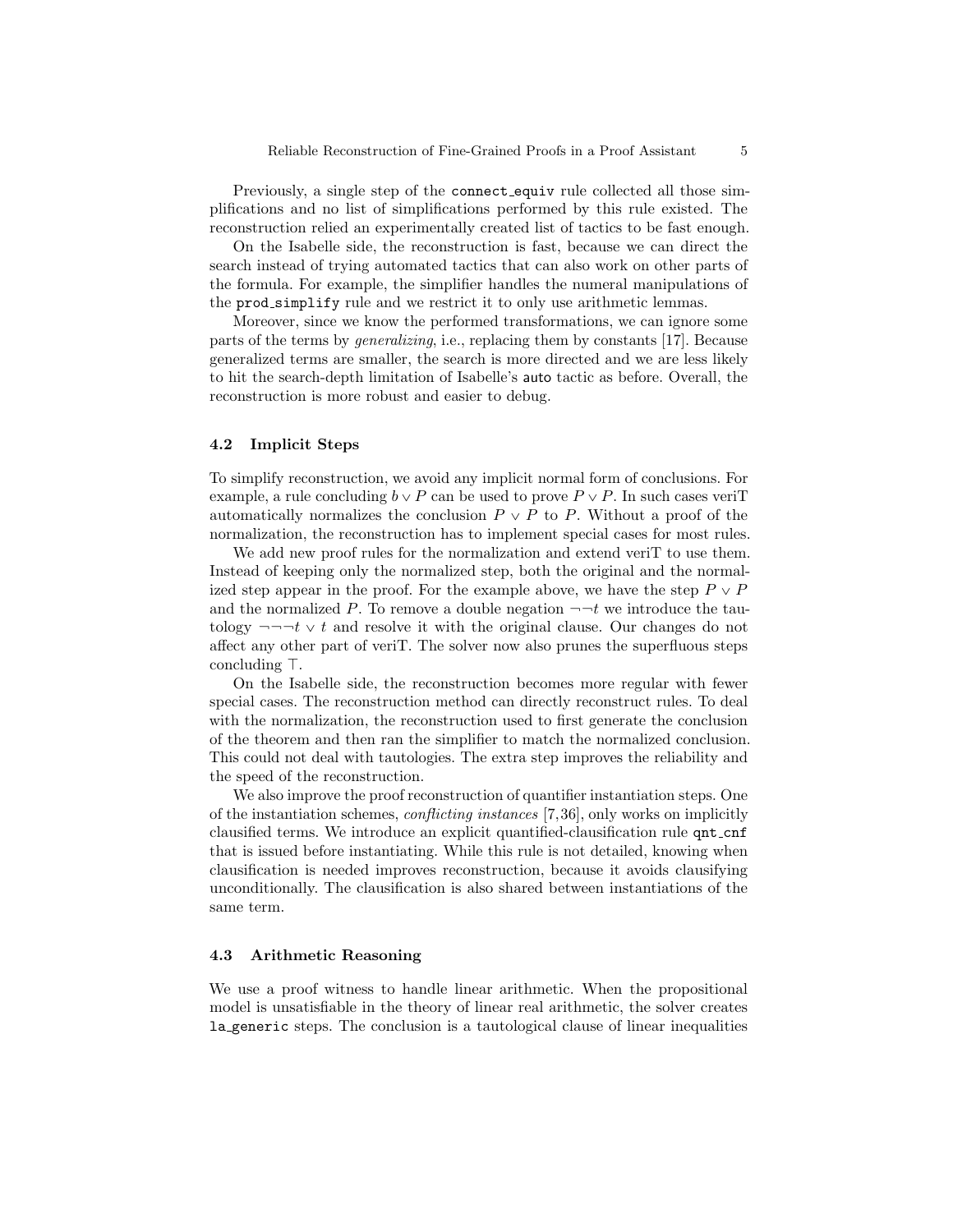and equations and the justification of the step is a list of coefficients so that the linear combination is a trivially contradictory inequality after simplification  $(e.g., 0 \geq 1)$ . Farkas' lemma guarantees the existence of such coefficients for reals. Most SMT solvers, including veriT, use the simplex method [\[20\]](#page-16-6) to handle linear arithmetic. It calculates the coefficients during normal operation.

The real arithmetic solver also strengthens inequalities on integer variables before adding them to the simplex method. For example, if  $x$  is an integer the inequality  $2x < 3$  becomes  $x \le 1$ . The corresponding justification is the rational coefficient  $\frac{1}{2}$ . The reconstruction must replay this strengthening.

The complete linear arithmetic proof step  $1 < x \vee 2x < 3$  looks like

```
(step t11 (cl (< 1 x) (< (* 2 x) 3))
    :rule la_generic :args (1 (div 1 2)))
```
The reconstruction of an la generic step in Isabelle starts with the goal  $i_i$ <sup>--</sup> $c_i$  where each  $c_i$  is either an equality or an inequality. The reconstruction method first generalizes over the non-arithmetic parts. Then it transforms the lemma into the equivalent formulation  $c_1 \implies \cdots \implies c_n \implies \bot$  and removes all negations (e.g., by replacing  $\neg a \leq b$  with  $b > a$ ).

Next, the reconstruction method multiplies the equation by the corresponding coefficient. For example, for integers, the equation  $A \leq B$ , and the rational coefficient  $\frac{p}{q}$  (with  $p > 0$  and  $q > 0$ ), it strengthens the equation and multiplies by p to get

$$
p \times (A \operatorname{div} q) + p \times (\text{if } B \operatorname{mod} q = 0 \text{ then } 1 \text{ else } 0) \leq p \times (B \operatorname{div} q).
$$

The if-then-else term (if  $B \mod q = 0$  then 1 else 0) corresponds to the strengthening. If  $B \mod q = 0$ , the result is an equation of the form  $A' + 1 \le B'$ , i.e.,  $A' < B'$ . No strengthening is required for the corresponding theorem over reals.

Finally, we can combine all the equations by summing them while being careful with the equalities that can appear. We simplify the resulting (in)equality using Isabelle's simplifier to derive  $\perp$ .

To replay linear arithmetic steps, Isabelle can also use the tactic linarith as used for Z3 proofs. It searches the coefficients necessary to verify the lemma. The reconstruction used it previously [\[24\]](#page-16-5), but the tactic can only find integer coefficients and fails if strengthening is required. Now the rule is a mechanically checkable certificate.

### <span id="page-5-0"></span>4.4 Selective Decoding of the First-order Encoding

Next, we consider an example of a rule that shows the interplay of the higher-order encoding and the reconstruction. To express function application, the encoding introduces the first-order function app and constants for encoded functions. The proof rule eq\_congruent expresses congruence on a first-order function:  $(t_1 \neq$  $u_1 \triangleright \ldots \triangleright (t_n \neq u_n) \triangleright f(t_1, \ldots, t_n) = f(u_1, \ldots, u_n)$ . With the encoding it can conclude  $f \neq f' \vee x \neq x' \vee \text{app}(f, x) = \text{app}(f', x')$ . If the reconstruction unfolds the entire encoding, it builds the term  $f \neq f' \vee x \neq x' \vee fx = f'x'$ . It then identifies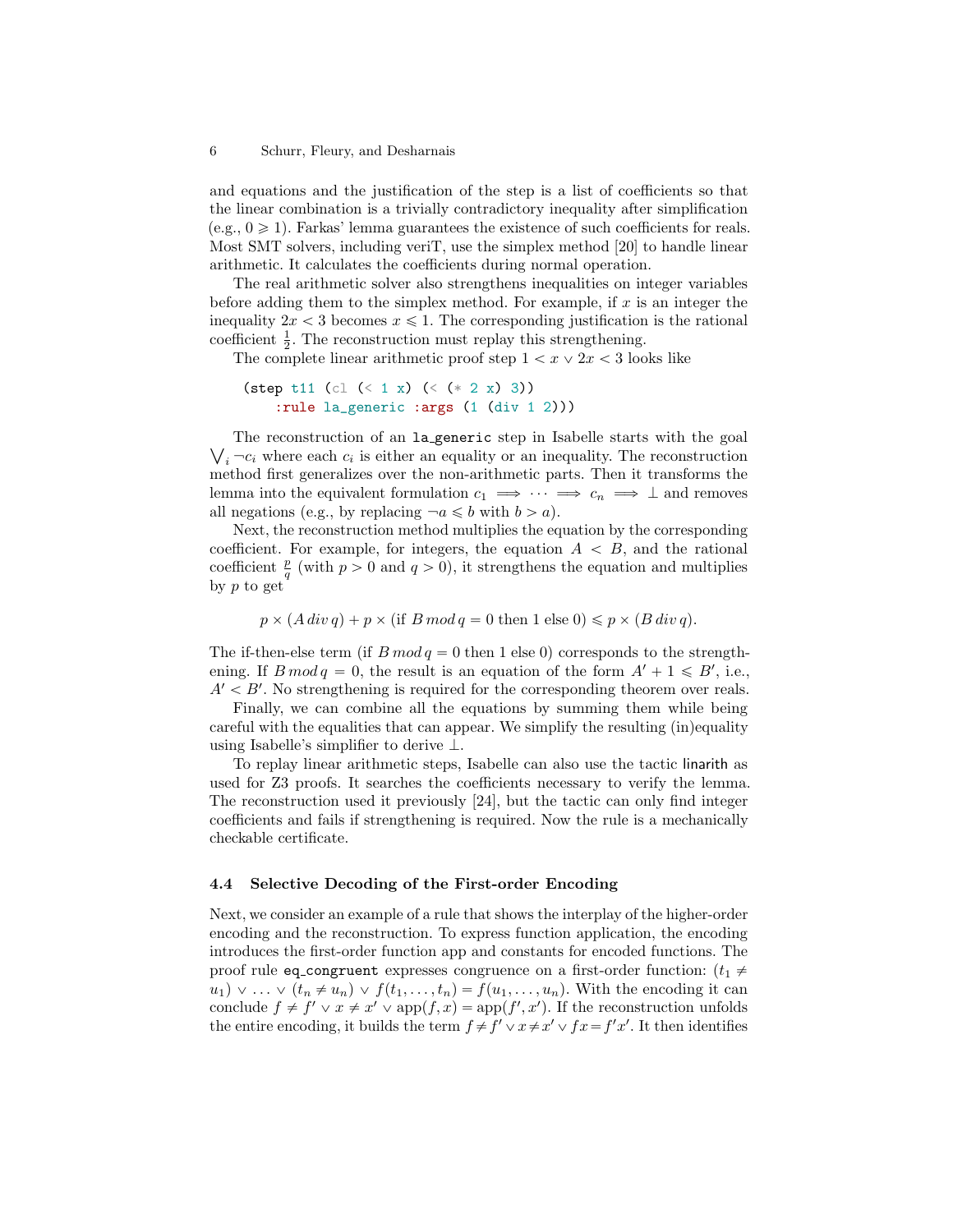the functions and the function arguments and uses rewriting to prove that if  $f = f'$  and  $x = x'$ , then  $fx = f'x'$ .

However, Isabelle  $\beta$ -reduces all terms implicitly, changing the term structure. Assume  $f := \lambda x$ .  $x = a$  and  $f' := \lambda x$ .  $a = x$ . After unfolding all constructs that encode higher-order terms and after β-reduction, we get  $(\lambda x. x = a) \neq (\lambda x. a = a)$  $x'$   $\vee$   $(x \neq x') \vee (x = a) = (a = y')$ . The reconstruction method cannot identify the functions and function arguments anymore.

Instead, the reconstruction method does not unfold the encoding including app. This eliminates the need for a special case to detect lambda functions. Such a case was used in the previous prototype, but the code was very involved and hard to test (such steps are rarely used).

### <span id="page-6-1"></span>4.5 Skipping Steps

The increased number of steps in the fine-grained proof format slows down reconstruction. For example, one rule only returns its premise, but accounts for more than 1% of the reconstruction time. A more involved example is skolemization from  $\exists x. P x$ . The proof from Z3 uses only one step. veriT uses eight steps—first renaming it to  $(\exists x. P x) = (\exists v. P v)$  (with a subproof of at least 2 steps), then concluding the renaming to get  $(\exists v \cdot P \, v)$  (two steps), then  $(\exists v. \ P \ v) = P \ (ev. \ P \ v)$  (with a subproof of at least 2 steps), after that,  $((\exists v. P v) \neq P (ev. P v)) \vee \neg (\exists v. P v) \vee P (ev. P v)$ , and finally  $P (ev. P v)$  by resolution.

To reduce the number of steps, our reconstruction skips two kinds of steps. First, it replaces every usage of the or rule by its only premise. Second, it skips the renaming of bound variables. The proof format treats  $\forall x$ . P x and  $\forall y$ . P y as two different terms and requires a detailed proof of the conversion. Isabelle, however, uses De Bruijn indices and variable names are irrelevant. Hence, we replace steps of the form  $(\forall x. \ P \ x) \iff (\forall y. \ P \ y)$  by a single application of reflexivity. Since veriT initially canonizes all variable names, this eliminates many steps.

We can also simplify the idiom "equiv\_pos2; th\_resolution". veriT generates it for each skolemization and variable renaming. Step skipping replaces it by a single step which we replay using a specialized theorem.

On proof with quantifiers, step skipping can remove more than half of the steps—only four steps remain in the skolemization example above (where two are simply reflexivity). However, with step skipping the smt method is not an independent checker that confirms the validity of every single step in a proof.

## <span id="page-6-0"></span>5 Evaluation

During development we routinely tested our proof reconstruction to find bugs. As a side effect, we produced SMT-LIB files corresponding to the calls. We measure the performance of veriT with various options on them and select five different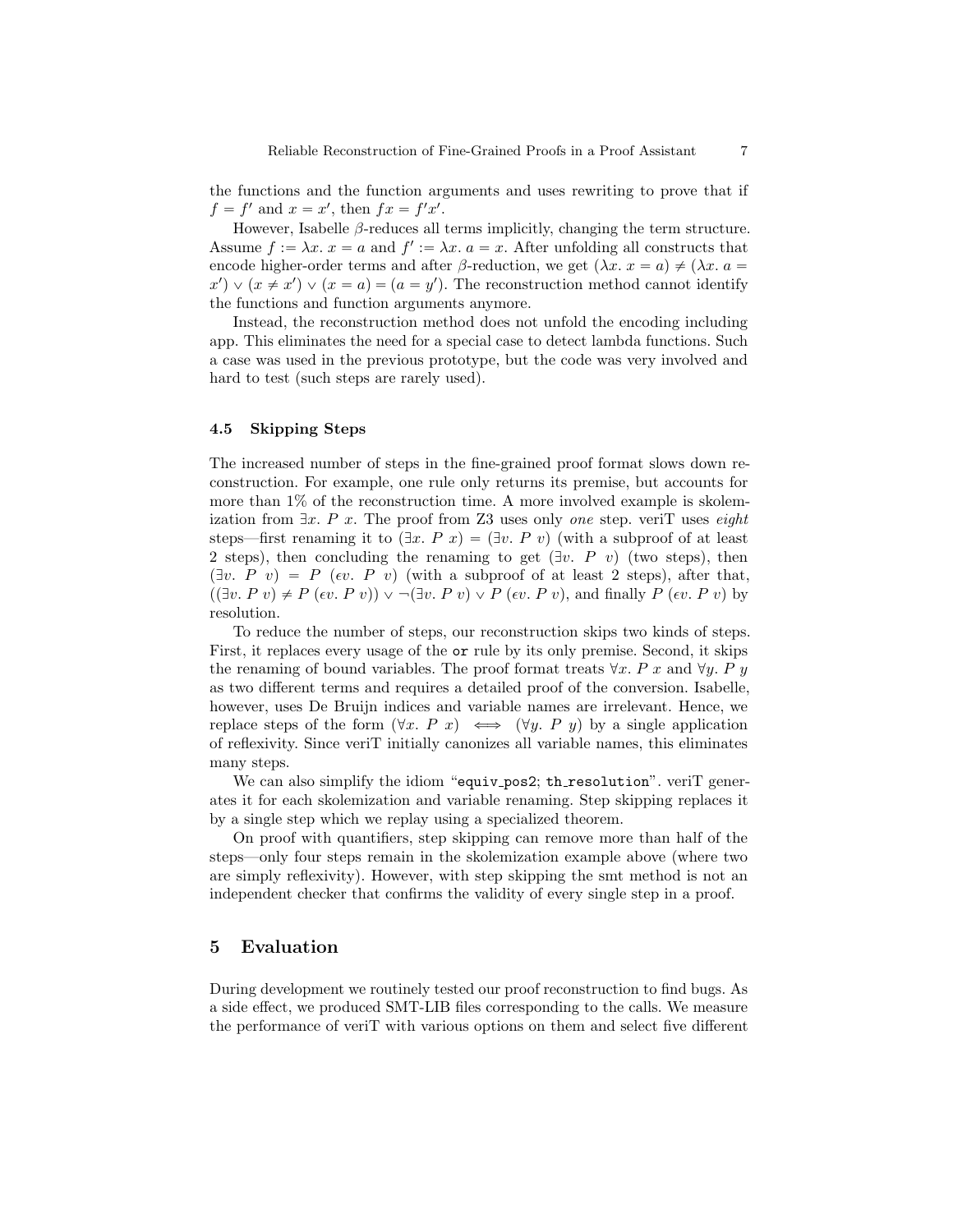<span id="page-7-1"></span>Table 1. Options corresponding to the different veriT strategies

| Name    | Options                                                                                |
|---------|----------------------------------------------------------------------------------------|
| default | (no option)                                                                            |
|         | $del_{.insts$ --index-sorts --index-fresh-sorts --ccfv-breadth --inst-deletion         |
|         | --index-SAT-triggers --inst-deletion-loops --inst-deletion-track-var                   |
|         | $ccfv\_SIG$ --triggers-new --index-SIG --triggers-sel-rm-specific                      |
|         | ccfv_insts --triggers-new --index-sorts --index-fresh-sorts --triggers-sel-rm-specific |
|         | --triggers-restrict-combine --inst-deletion-loops --index-SAT-triggers                 |
|         | --inst-deletion-track-vars --ccfv-index=100000 --ccfv-index-full=1000                  |
|         | --inst-sorts-threshold=100000 --ematch-exp=10000000 --inst-deletion                    |
| best    | --triggers-new --index-sorts --index-fresh-sorts --triggers-sel-rm-specific            |
|         |                                                                                        |

strategies (Sect. [5.1\)](#page-7-0). We also evaluate the repartition of the tactics used by Sledgehammer for preplay (Sect. [5.2\)](#page-8-0), and the impact of the rules (Sect. [5.3\)](#page-10-0).

We performed the strategy selection on a computer with two Intel Xeon Gold 6130 CPUs (32 cores, 64 threads) and 192 GiB of RAM. We performed Isabelle experiments with Isabelle version 2021-RC2 on a computer with two AMD EPYC 7702 CPUs (128 cores, 256 threads) and 2 TiB of RAM.

#### <span id="page-7-0"></span>5.1 Strategies

veriT exposes a wide range of options to fine-tune the proof search. In order to find good combinations of options (strategies), we generate problems with Sledgehammer and use them to fine-tune veriT's search behavior. Generating problems also makes it possible to test and debug our reconstruction.

We test the reconstruction by using Isabelle's *Mirabelle* tool. It reads theories and automatically runs Sledgehammer [\[13\]](#page-16-3) on all proof steps. Sledgehammer calls various automatic provers (here the SMT solvers CVC4, veriT, and Z3 and the superposition prover  $E[38]$  $E[38]$  to *filter* facts and chooses the fastest tactic that can prove the goal. The tactic smt is used as a last resort.

To generate problems for tuning veriT, we use the theories from HOL-Library (an extended standard library containing various developments) and from the formalizations of Green's theorem [\[1,](#page-15-4) [2\]](#page-15-5), the Prime Number Theorem [\[22\]](#page-16-7), and the KBO ordering [\[12\]](#page-16-8). We call Mirabelle with only veriT as a fact filter. This produces SMT files for representative problems Isabelle users want to solve and a series of calls to v-smt. For failing v-smt calls three cases are possible: veriT does not find a proof, reconstruction times out, or reconstruction fails with an error. We solved all reconstruction failures in the test theories.

To find good strategies, we determine which problems are solved by several combination of options within a two second timeout. We then choose the strategy which solves the most benchmarks and three strategies which together solve the most benchmarks. For comparison, we also keep the default strategy.

The strategies are shown in Table [1](#page-7-1) and mostly differ in the instantiation schemes. The strategy *del insts* uses instance deletion [\[5\]](#page-15-6) and uses a breadthfirst algorithm to find conflicting instances. All other strategies rely on extended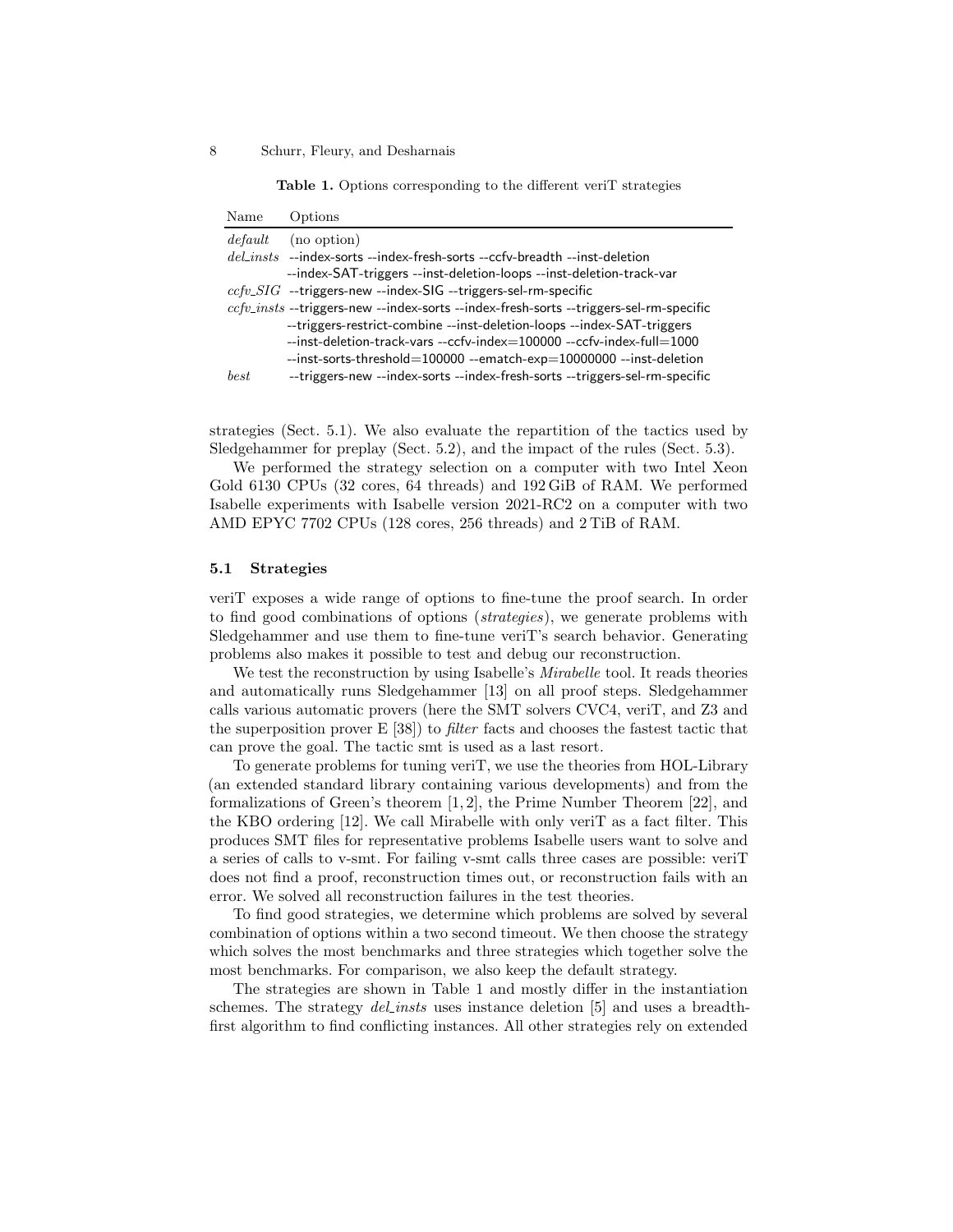trigger inference [\[29\]](#page-17-5). The strategy  $ccfv\_SIG$  uses a different indexing method for instantiation. It also restricts enumerative instantiation [\[35\]](#page-17-6), because the options  $-$ -index-sorts and  $-$ -index-fresh-sorts are not used. The strategy  $ccfv\_insts$  increases some thresholds. Finally, the strategy best uses a subset of the options used by the other strategies. It is also the strategy used by Sledgehammer for fact filtering.

We have also considered using a scheduler in Isabelle as used in the SMT competition. The advantage is that we do not need to select the strategy on the Isabelle side. However, it would make v-smt unreliable. A problem solved by only one strategy just before the end of its time slice can become unprovable on slower hardware. Issues with z-smt timeouts have been reported on the Isabelle mailing list, e.g., due to an antivirus delaying the startup [\[27\]](#page-17-7).

### <span id="page-8-0"></span>5.2 Improvements of Sledgehammer Results

To measure the performance of the v-smt tactic, we ran Mirabelle on the full HOL-Library, the theory Prime Distribution Elementary (PDE) [\[21\]](#page-16-9), an executable resolution prover (RP) [\[37\]](#page-17-8), and the Simplex algorithm [\[30\]](#page-17-9). We extended Sledgehammer's proof preplay to try all veriT strategies and added instrumentation for the time of all tried tactics. Sledgehammer and automatic provers are mostly nondeterministic programs. To reduce the variance between the different Mirabelle runs, we use the deterministic MePo fact filter [\[33\]](#page-17-10) instead of the better performing MaSh [\[28\]](#page-17-11) that uses machine learning (and depends on previous runs) and underuse the hardware to minimize contention. We use the default timeouts of 30 seconds for the fact filtering and one second for the proof preplay. This is similar to the Judgment Day experiments [\[16\]](#page-16-10). The raw results are available [\[26\]](#page-17-12).

Success Rate. Users are not interested in which tactics are used to prove a goal, but in how often Sledgehammer succeeds. When running it, there are three possible outcomes: (i) a successfully preplayed proof, (ii) a proof hint that failed to be preplayed, or (iii) a failure. We define the success rate as the proportion of outcome (i) over the total number of Sledgehammer calls.

Table [2](#page-9-0) gathers the results of running Sledgehammer on all unique goals of selected formalizations and analyzing its outcome using different preplay configurations where only z-smt (the baseline) or both v-smt and z-smt are enabled. Any useful preplay tactic should increase the success rate (SR) by preplaying new proof hints provided by the fact-filter prover, reducing the preplay failure rate (PF).

Let us consider, e.g., the results when using CVC4 as fact-filter prover. The success rate of the baseline on the HOL-Library is 54.6% and its preplay failure rate is 1.5%. This means that CVC4 found a proof for  $54.6\% + 1.5\% = 56.1\%$  of the goals, but that Isabelle's proof methods failed to preplay many of them. In such cases, Sledgehammer gives a proof hint to the user, which has to manually find a functioning proof. By enabling v-smt, the failure rate decreases by two thirds, from 1.5% to 0.5%, which directly increases the success rate by 1 percentage point: new cases where the burden of the proof is moved from the user to the proof assistant.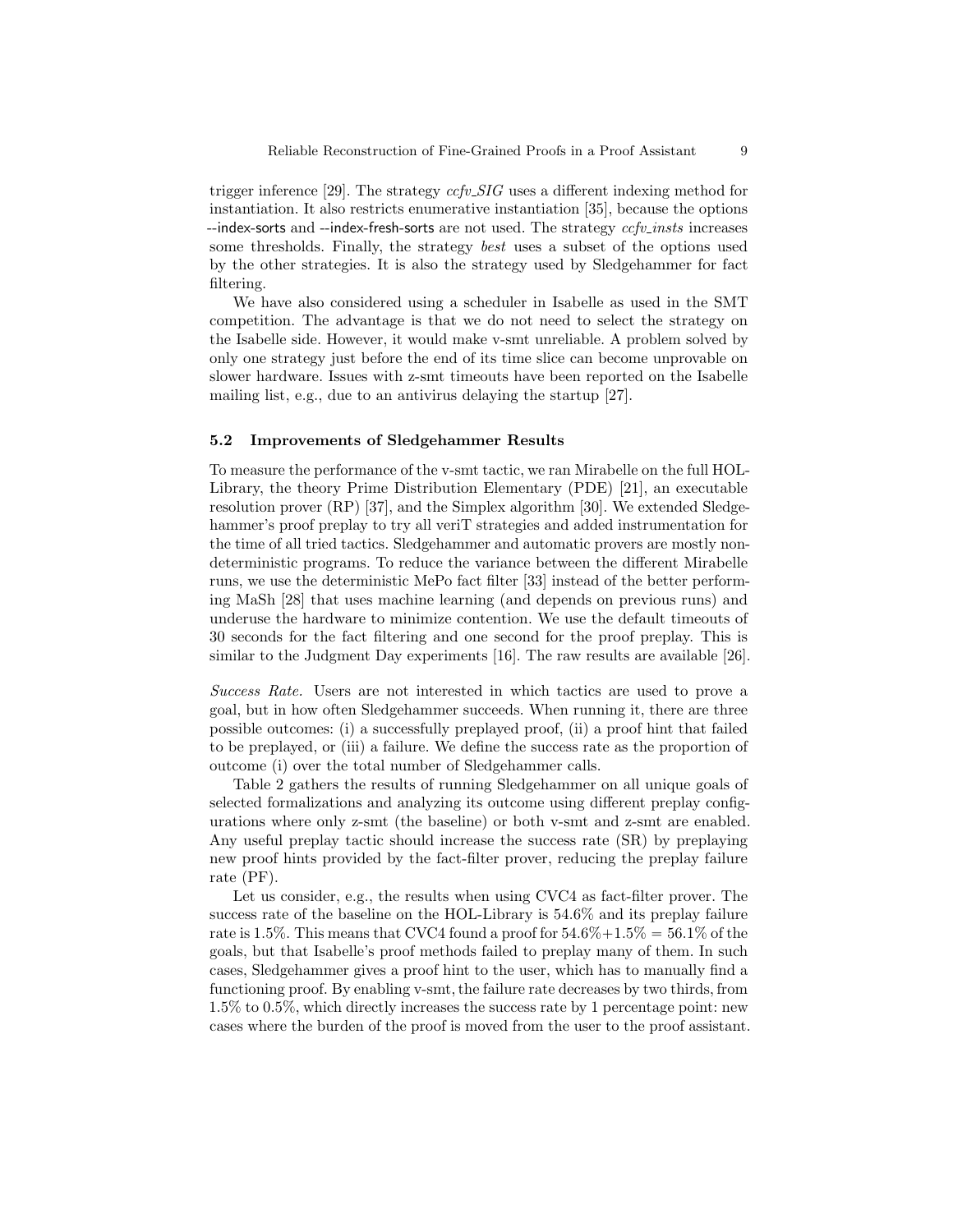<span id="page-9-0"></span>Table 2. Outcome of Sledgehammer calls showing the total success rate (SR) of oneliner proof preplay, the number of suggested v-smt  $(OL_v)$  and z-smt  $(OL_z)$  one-liners, and the number of preplay failures (PF), in percentages of the unique goals.

|                                                                                                                                          | HOL-Library |                             |  |                                                    | <b>PNT</b>                             |  |                                                                     |                                               | RP                                   |     |                     |  | Simplex |                                     |                                                         |     |
|------------------------------------------------------------------------------------------------------------------------------------------|-------------|-----------------------------|--|----------------------------------------------------|----------------------------------------|--|---------------------------------------------------------------------|-----------------------------------------------|--------------------------------------|-----|---------------------|--|---------|-------------------------------------|---------------------------------------------------------|-----|
|                                                                                                                                          |             |                             |  | $(13\,562 \text{ goals})$ $(1\,715 \text{ goals})$ |                                        |  |                                                                     | $(1658 \text{ goals})$ $(1982 \text{ goals})$ |                                      |     |                     |  |         |                                     |                                                         |     |
|                                                                                                                                          |             | $SR$ $OL_{v}$ $OL_{z}$ $PF$ |  |                                                    |                                        |  | $SR$ $OL_{v}$ $OL_{z}$ $PF$                                         |                                               |                                      |     | SR $OL_v$ $OL_z$ PF |  |         |                                     | SR $OL_v$ $OL_z$ PF                                     |     |
| Fact-filter prover: CVC4                                                                                                                 |             |                             |  |                                                    |                                        |  |                                                                     |                                               |                                      |     |                     |  |         |                                     |                                                         |     |
| $z$ -smt $\begin{bmatrix} 54.6 \\ 2.7 \\ 1.5 \end{bmatrix}$ 32.9 3.6 0.8 $\begin{bmatrix} 65.0 \\ 1.3 \\ 0.8 \end{bmatrix}$ 51.6 1.6 0.9 |             |                             |  |                                                    |                                        |  |                                                                     |                                               |                                      |     |                     |  |         |                                     |                                                         |     |
| both $ 55.6 \t2.6 \t1.1 \t0.5  33.3 \t3.5 \t$                                                                                            |             |                             |  |                                                    |                                        |  |                                                                     |                                               | $0.6 \quad 0.3 \mid 65.6 \quad 1.3$  |     |                     |  |         |                                     | $0.5$ $0.3$   $52.1$ $1.0$ $1.1$ $0.4$                  |     |
| Fact-filter prover: E                                                                                                                    |             |                             |  |                                                    |                                        |  |                                                                     |                                               |                                      |     |                     |  |         |                                     |                                                         |     |
| z-smt $\vert 55.5 \vert$                                                                                                                 |             |                             |  |                                                    |                                        |  | 1.1 $1.7 \mid 36.2$ 0.4 $1.5 \mid 61.7$ 0.7 $1.1 \mid 49.7$ 1.4 0.7 |                                               |                                      |     |                     |  |         |                                     |                                                         |     |
| both $ 56.0 \t0.9 \t0.6 \t1.3 36.4 \t0.5$                                                                                                |             |                             |  |                                                    |                                        |  |                                                                     |                                               | $0.1 \quad 1.3 \mid 62.0 \quad 0.8$  |     |                     |  |         |                                     | $0.2 \quad 0.8 \mid 49.8 \quad 0.4 \quad 1.1 \quad 0.6$ |     |
| Fact-filter prover: veriT                                                                                                                |             |                             |  |                                                    |                                        |  |                                                                     |                                               |                                      |     |                     |  |         |                                     |                                                         |     |
| $z$ -smt $48.6$                                                                                                                          |             |                             |  |                                                    |                                        |  | 1.7 $1.2 26.1$ 1.5 $0.6 58.1$ 0.9 $0.7 46.6$ 1.0 1.0                |                                               |                                      |     |                     |  |         |                                     |                                                         |     |
| both $ 49.4 \t1.6 \t0.9 \t0.3 26.5 \t1.3$                                                                                                |             |                             |  |                                                    |                                        |  |                                                                     |                                               | $0.5 \quad 0.2 \mid 58.6 \quad 1.0$  |     |                     |  |         | $0.4 \quad 0.2 \mid 47.3 \quad 1.0$ | $0.7 \quad 0.3$                                         |     |
| Fact-filter prover: Z3                                                                                                                   |             |                             |  |                                                    |                                        |  |                                                                     |                                               |                                      |     |                     |  |         |                                     |                                                         |     |
| $z$ -smt $ 50.8$                                                                                                                         |             |                             |  |                                                    | $2.5 \quad 0.8 \,   27.9$              |  |                                                                     |                                               | 2.7 $0.4 60.5$                       |     |                     |  |         | $0.8 \quad 0.6 \mid 48.3$           | 0.9                                                     | 0.3 |
| both                                                                                                                                     | 51.3 1.8    |                             |  |                                                    | $1.1 \quad 0.3 \,   \, 28.2 \quad 2.4$ |  |                                                                     |                                               | $0.6 \quad 0.1 \,   \, 60.9 \rangle$ | 1.1 |                     |  |         | $0.1 \quad 0.2 \mid 48.4 \quad 0.4$ | 0.6                                                     | 0.2 |

The failure rate is reduced in similar proportions for PNT (63%), RP (63%), and Simplex (56%). For these formalizations, this improvement translates to a smaller increase of the success rate, because the baseline failure rate was smaller to begin with. This confirms that the instantiation technique *conflicting instances* [\[7,](#page-15-3)36] is important for CVC4.

When using verit or Z3 as fact-filter prover, a failure rate of zero could be expected, since the same SMT solvers are used for both fact filtering and preplaying. The observed failure rate can partly be explained by the much smaller timeout for preplay (1 second) than for fact filtering (30 seconds).

Overall, these results show that our proof reconstruction enables Sledgehammer to successfully preplay more proofs. For the user, this means that the availability of v-smt as a proof preplay tactic increases the number of goals that can be fully automatically proved, by reducing the failure rate.

Saved time. Table [3](#page-10-1) shows a different view on the same results. Instead of the raw success rate, it shows the time that is spent reconstructing proofs. Using the baseline configuration, preplaying all formalizations takes a total of  $258.1 +$  $31.5 + 36.0 + 39.0 = 364.6$  seconds. When enabling v-smt, some calls to z-smt are replaced by faster v-smt calls and the reconstruction time decreases by 13% to  $218.2 + 26.5 + 33.4 + 37.9 = 316$  seconds. Note that the per-formalization improvement varies considerably: 15% for HOL-Library, 16% for PNT, 5.6% for RP, and 2.9% for Simplex.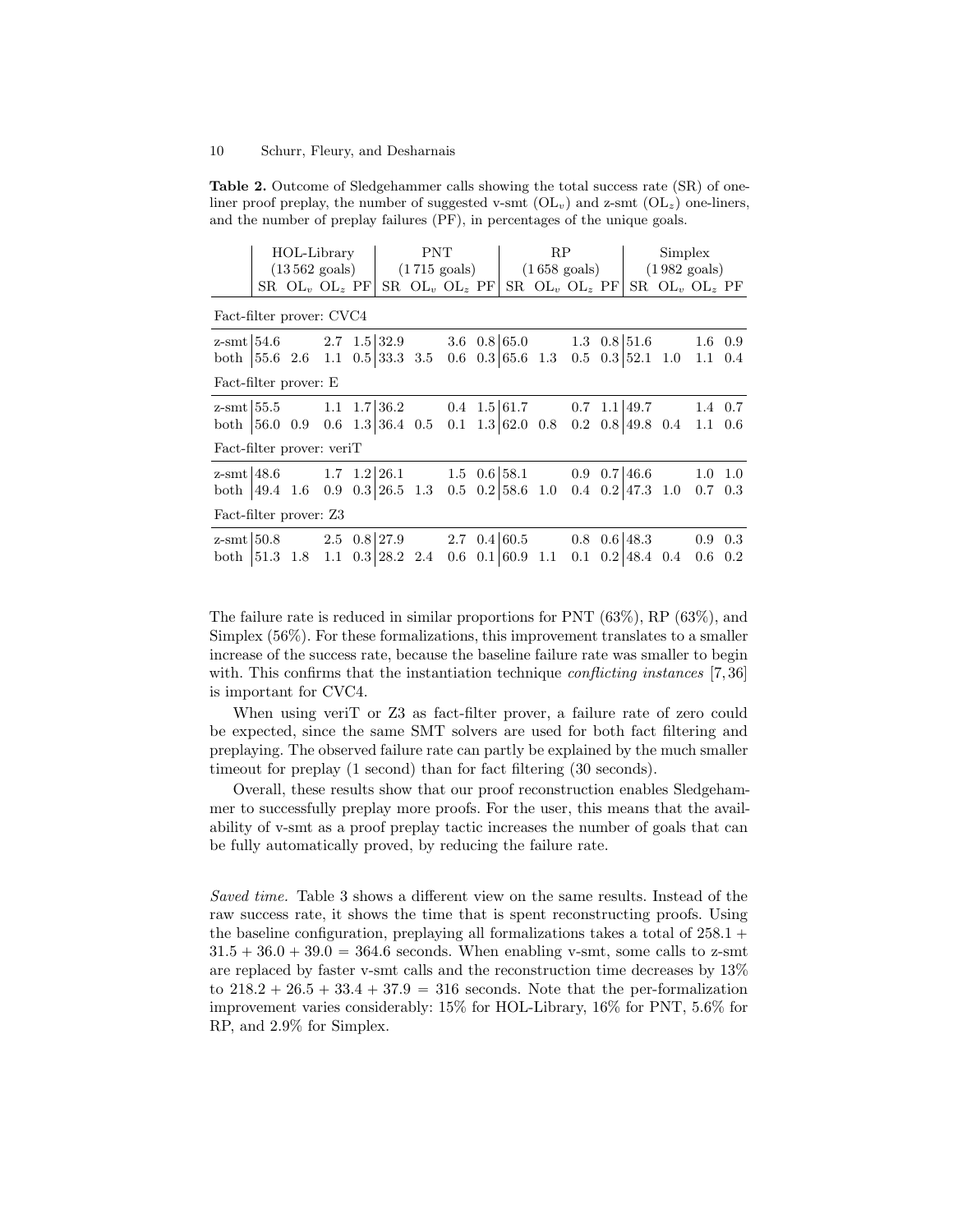<span id="page-10-1"></span>Table 3. Preplayed proofs (Pr.) and their execution time (s) when using CVC4 as fact-filter prover. Shared proofs are found with and without v-smt and new proofs are found only with v-smt. The proofs and their associated timings are categorized in one-liners using v-smt  $(\text{OL}_v)$ , z-smt  $(\text{OL}_z)$ , or any other Isabelle proof methods  $(\text{OL}_o)$ .

|            | Total | Shared proofs            | New proofs                                                                                 |                           |  |  |                         |      |
|------------|-------|--------------------------|--------------------------------------------------------------------------------------------|---------------------------|--|--|-------------------------|------|
|            |       |                          | Total = $OL_v$ + $OL_z$ + $OL_o$                                                           |                           |  |  | $\vert$ OL <sub>v</sub> |      |
|            | Pr.   |                          | $\vert$ Time = Time (Pr.) + Time (Pr.) + Time (Pr.) $\vert$ Time (Pr.)                     |                           |  |  |                         |      |
| HOL-       |       |                          | z-smt   $7\,421$   $258.1 = 87.5(362) + 170.6(7059)$                                       |                           |  |  |                         |      |
| Library    |       |                          | both $ 7\,559 $ 218.2 = 28.8 (216) + 18.8 (147) + 170.6 (7059) 35.0 (137)                  |                           |  |  |                         |      |
| <b>PNT</b> |       |                          | $z\text{-}smt$ 565 $31.5 =$<br>both   573   26.5 = $7.2(52) + 2.2(10) + 17.1(503)$   3.6 ( | $14.3(62) + 17.1(503)$    |  |  |                         | - 8) |
|            |       |                          |                                                                                            |                           |  |  |                         |      |
| RP         |       | $z$ -smt   1080   36.0 = |                                                                                            | $8.3(21) + 27.7(1059)$    |  |  |                         |      |
|            |       |                          | both $ 1089 $ 33.4 = 3.5 (13) + 2.2 (8) + 27.7 (1059) 2.3 (                                |                           |  |  |                         | - 9) |
| Simplex    |       | $z$ -smt   1024   39.0 = |                                                                                            | $6.9$ ( 32) + 32.1 ( 992) |  |  |                         |      |
|            |       |                          | both $ 1033 $ 37.9 = 2.2 (11) + 3.6 (21) + 32.1 (992) 3.2 (                                |                           |  |  |                         | - 9) |

<span id="page-10-2"></span>Table 4. Reconstruction time and number of solved goals when removing a single strategy (HOL-Library results only), using CVC4 as fact filter.

|                   |      | Shared proofs | New proofs |        |          |        |  |
|-------------------|------|---------------|------------|--------|----------|--------|--|
|                   |      | $OL_{v}$      |            | $OL_z$ | $OL_{v}$ |        |  |
|                   | Time | Proofs        | Time       | Proofs | Time     | Proofs |  |
| No best           | 17.9 | 125           | 47.3       | 238    | 24.6     | 91     |  |
| No $ccfv\_SIG$    | 27.5 | 201           | 22.0       | 162    | 33.7     | 127    |  |
| No ccfv_threshold | 28.9 | 215           | 19.0       | 148    | 34.6     | 133    |  |
| No del insts      | 27.9 | 203           | 22.1       | 160    | 32.0     | 125    |  |
| No <i>default</i> | 29.2 | 216           | 18.8       | 147    | 34.5     | 136    |  |
| Baseline          | 28.8 | 216           | 18.8       | 147    | 35.0     | 137    |  |

For the user, this means that enabling v-smt as a proof preplay tactic may significantly reduce the verification time of their formalizations.

Impact of the Strategies. We have also studied what happens if we remove a single veriT strategy from Sledgehammer (Table [4\)](#page-10-2). The most important one is best, as it solves the highest number of problems. On the contrary, default is nearly entirely covered by the other strategies.  $ccfv\_SIG$  and del *insts* have a similar number where they are faster than Z3, but the former has more unique goals and therefore, saves more time. Each strategy has some uniquely solved problems that cannot be reconstructed using any other. The results are similar for the other theories used in Table [3.](#page-10-1)

### <span id="page-10-0"></span>5.3 Speed of Reconstruction

To better understand what the key rules of our reconstruction are, we recorded the time used to reconstruct each rule and the time required by the solver. The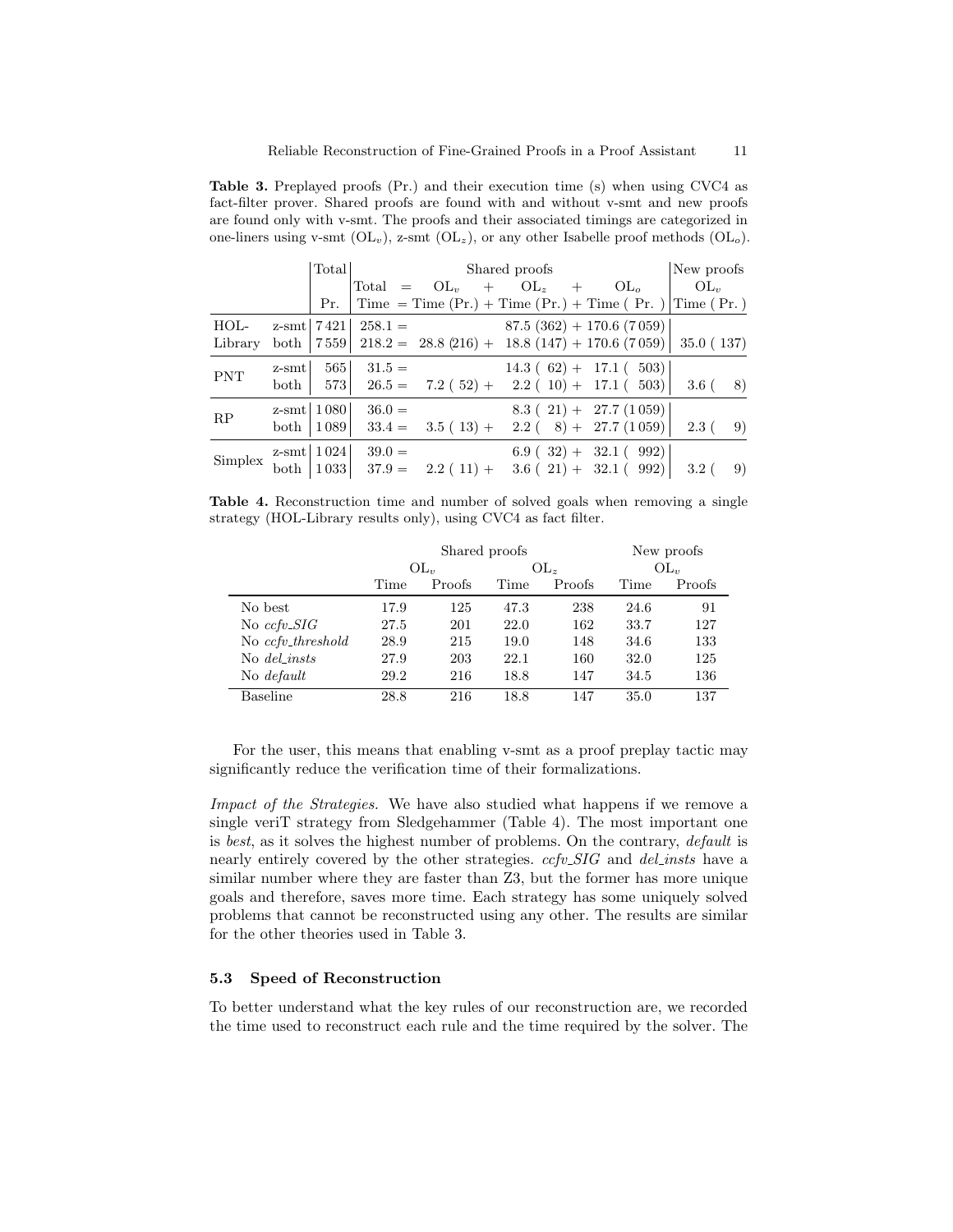reconstruction ratio shows how much slower reconstructing compared to finding a proof. For very fast proofs, Z3's concise format is better (first quartile: 2.2 for v-smt vs 1.5). The medians are similar (6.2 vs 7.1), but the third quartile (12.4 vs 22.9) shows that the detailed proof format reduces the number of slow proofs.

Fig. [1](#page-12-0) shows the distribution of the time spent on some rules.<sup>[5](#page-11-1)</sup> We remove the slowest and fastest 5% of the applications, because garbage collection can trigger at any moment and even trivial rules can be slow. Fig. [2](#page-12-1) gives the sum of all reconstruction times over all proofs. We call parsing the time required to parse and convert the veriT proof into Isabelle terms.

Overall, there are two kinds of rules: (1) direct application of a sequence of theorems—e.g., equiv pos2 corresponds to the theorem  $\neg (a \leftrightarrow b) \vee \neg a \vee b$  and  $(2)$  calls to full-blown tactics—like  $\varphi$ nt cnf.

First, direct application of theorems are usually fast, but they occur so often that the cumulative time is substantial. For example, cong only needs to unfold assumptions and apply reflexivity and symmetry of equality. However, it appears so often and sometimes on large terms, that it is an important rule.

Second, rules which require full-blown tactics are the slowest rules. For qnt cnf (CNF under quantifiers, see Sect. [4.2\)](#page-4-0), we have not written a specialized tactic, but rely on Isabelle's tableau-based blast tactic. This rule is rather slow, but is rarely used. It is similar to the rule la generic: it is slow on average, but searching the coefficients takes even more time.

We can also see that the time required to check the simplification steps that were formerly combined into the connect equiv rule is not significant anymore.

We have performed the same experiments with the reconstruction of the SMT solver Z3. Unlike for veriT, we do not have the amount of time required for parsing. The results are shown in Figs. [3](#page-13-0) and [4.](#page-13-1) The rule distribution is very different. The nnf-neg and nnf-pos rules are the slowest rules and take a huge amount of time in the worst case. However, the coarser quantifier instantiation step is on average faster than the one produced by veriT. We suspect that reconstruction is faster because the rule, which is only an implication without choice terms, is easier to check (no equality reordering).

# <span id="page-11-0"></span>6 Related Work

The SMT solvers CVC4 [\[9\]](#page-15-0), Z3 [\[34\]](#page-17-0), and veriT [\[18\]](#page-16-4) produce proofs. CVC4 does not record quantifier reasoning in the proof, whereas Z3 uses some macro rules. Proofs from SMT solvers have also been used to generate unsatisfiability cores [\[19\]](#page-16-11), and interpolants [\[32\]](#page-17-13). They are also useful to debug the solver itself, since unsound steps often point to the origin of bugs. Our work also relates to systems like Dedukti [\[4\]](#page-15-7) that focuses on translating proof steps, not on replaying them.

Proof reconstruction has been implemented in various systems, including CVC4 proofs in HOL Light [\[31\]](#page-17-14), Z3 in HOL4 and Isabelle/HOL [\[17\]](#page-16-2), and veriT [\[3\]](#page-15-8) and CVC4 [\[23\]](#page-16-12) in Coq. Only veriT produces detailed proofs for preprocessing and

<span id="page-11-1"></span><sup>5</sup> Note to reviewers: Figs. [5](#page-19-0) and [6](#page-20-0) of the appendix show the graph with all rules.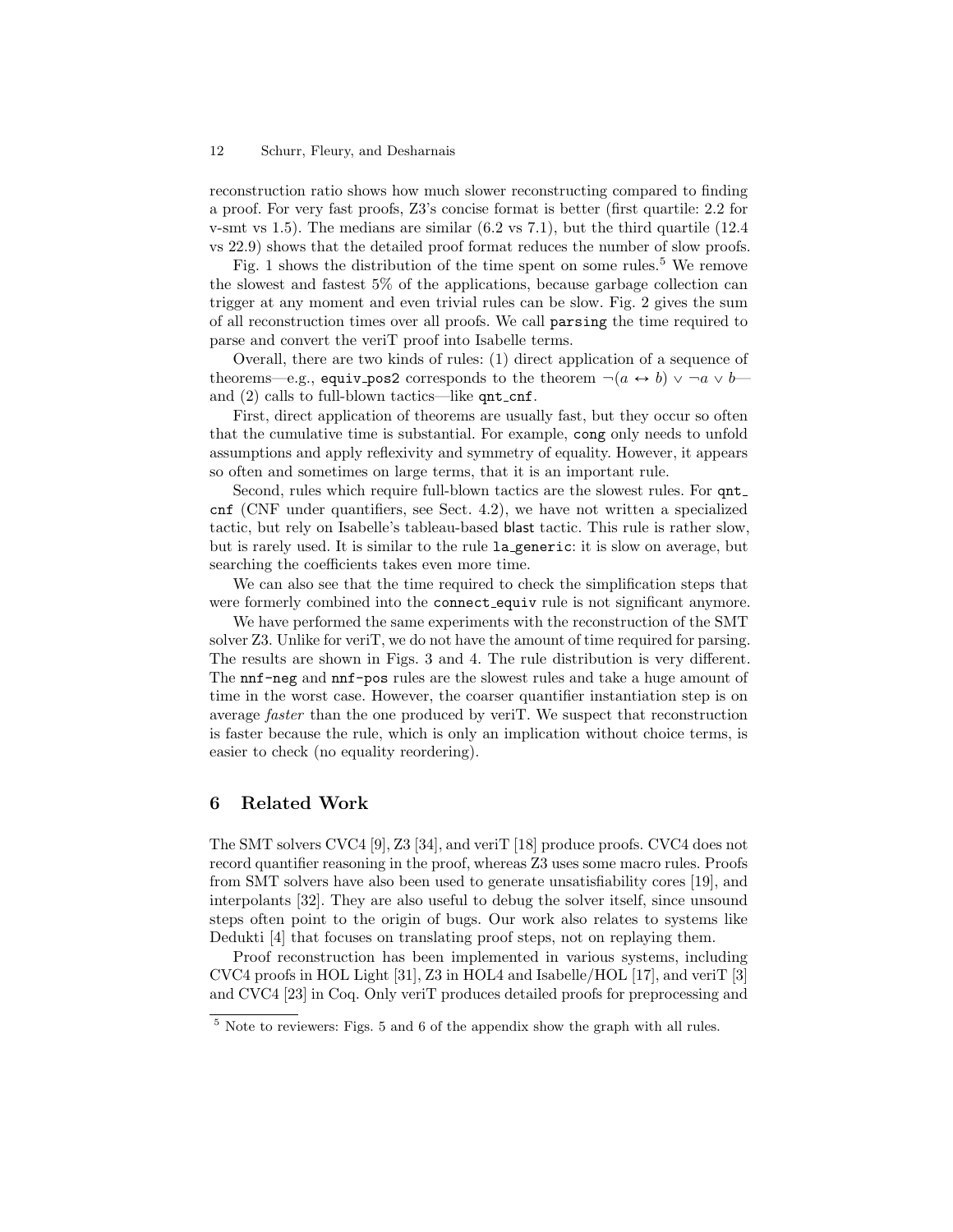

<span id="page-12-0"></span>Fig. 1. Timing, sorted by the median, of a subset of veriT's rules. From left to right, the lower whisker marks the 5th percentile, the lower box line the first quartile, the middle of the box the median, the upper box line the third quartile, and the upper whisker the 95th percentile.



<span id="page-12-1"></span>Fig. 2. Total percentage spent on each rule for the SMT solver veriT in the same order as Fig. [1.](#page-12-0) This graph maps the rules already shown in Fig. [1](#page-12-0) to the total amount of time. The slowest rule are th\_resolution  $(15.4\%)$ , parsing  $(10.0\%)$ , and cong  $(9.5\%)$ .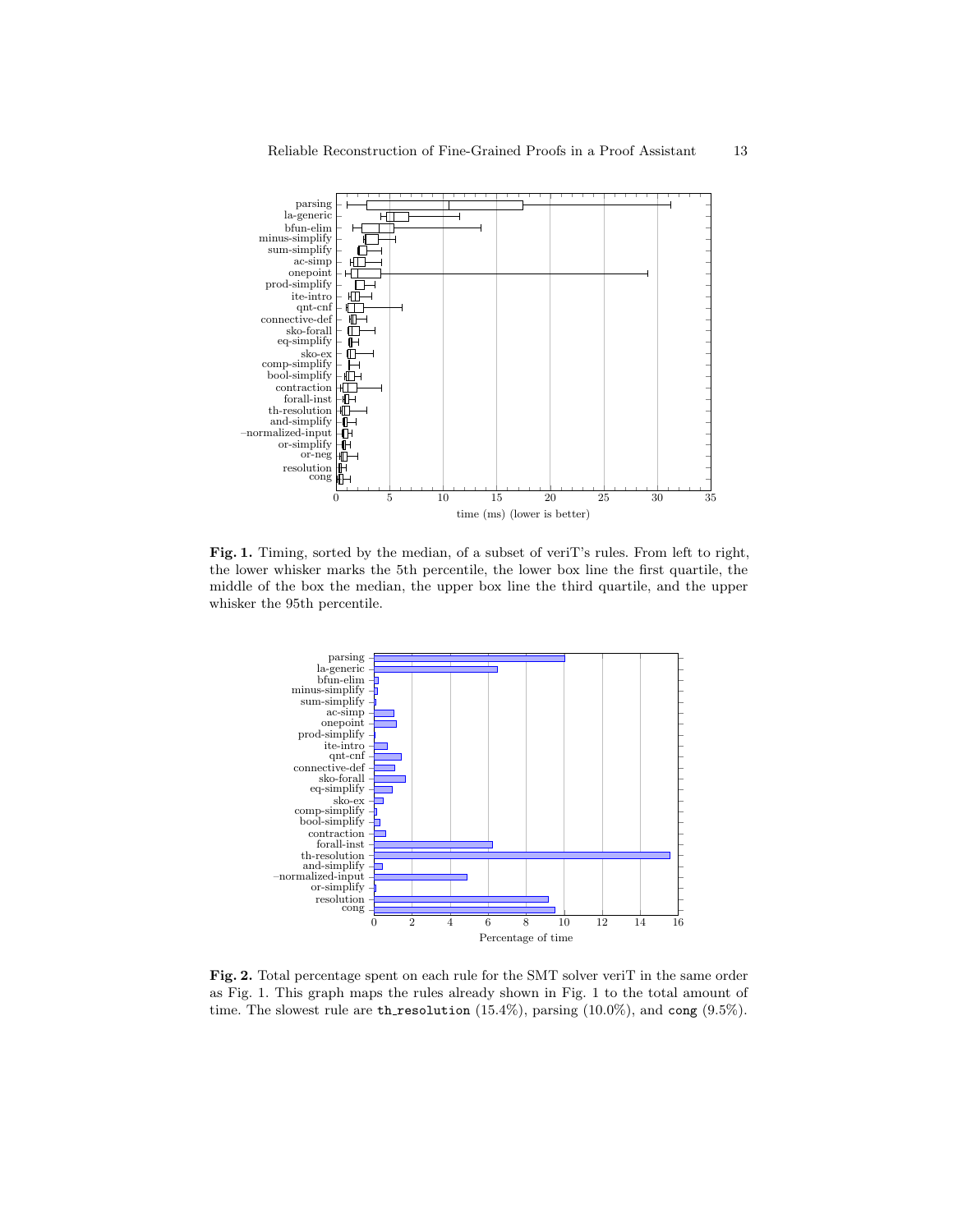

<span id="page-13-0"></span>Fig. 3. Timing of some of Z3's rules sorted by median. From left to right, the lower whisker marks the 5th percentile, the lower box line the first quartile, the middle of the box the median, the upper box line the third quartile, and the upper whisker the 95th percentile. nnf-neg's 95th percentile is 32 ms. nnf-pos's 95th percentile is 86 ms.



<span id="page-13-1"></span>Fig. 4. Total amount of time per rule for the SMT solver Z3.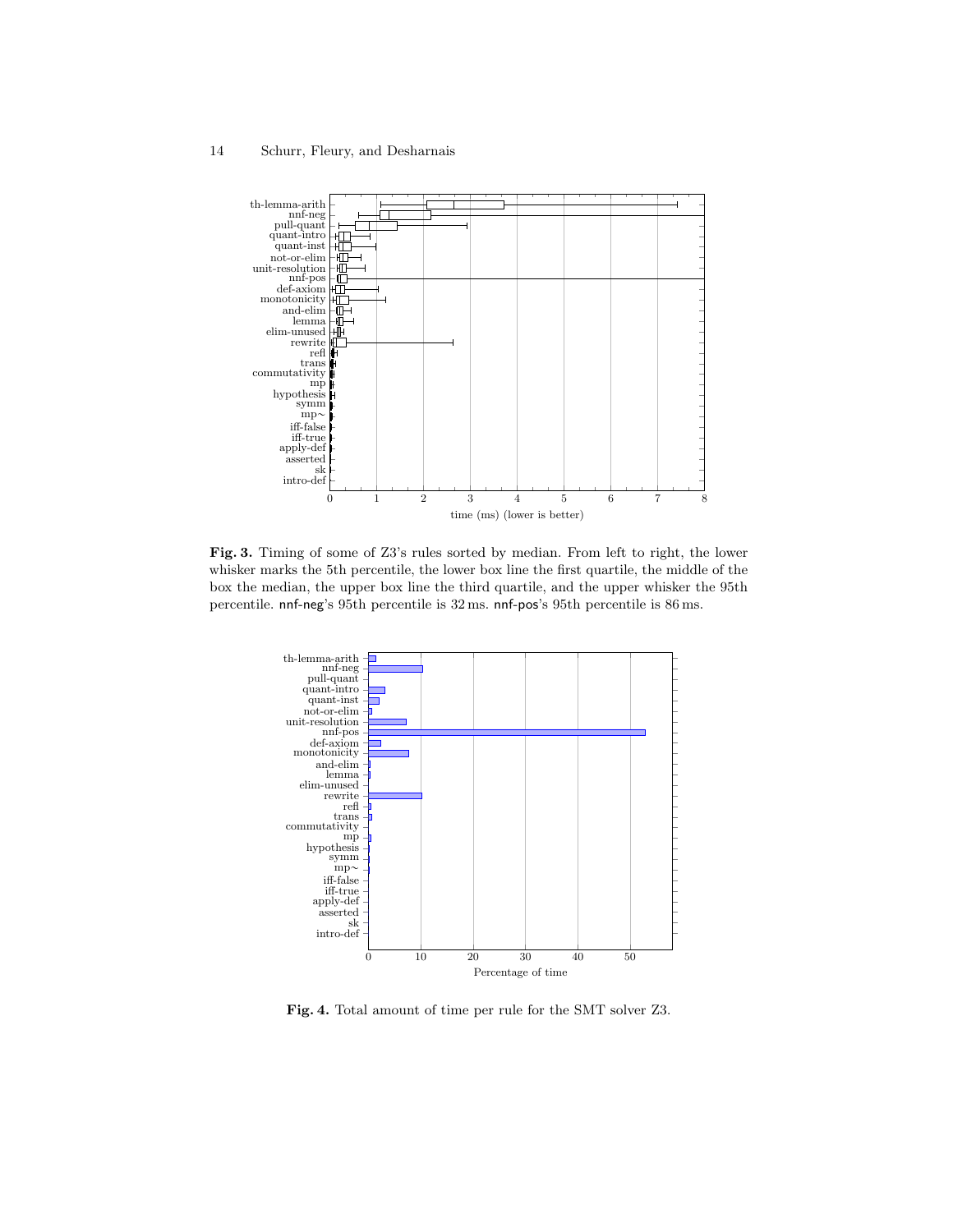skolemization. SMTCoq [\[3,](#page-15-8) [23\]](#page-16-12) currently supports veriT's version 1 of the proof output which has different rules, does not support detailed skolemization rules, and is implemented in the 2016 version of veriT, which has worse performance. SMTCoq also supports bit vectors and arrays.

The reconstruction of Z3 proofs in HOL4 and Isabelle/HOL is one of the most advanced and well tested. It is regularly used by Isabelle users. The Z3 proof reconstruction succeeds in more than 90% of Sledgehammer benchmarks [\[13,](#page-16-3) Section 9] and is efficient (an older version of Z3 was used). Performance numbers are reported [\[15,](#page-16-13)[17\]](#page-16-2) not only for problems generated by proof assistants (including Isabelle), but also for preexisting SMT-LIB files from the SMT-LIB library.

The performance study by Böhme  $[15, Sect. 3.4]$  $[15, Sect. 3.4]$  uses version 2.15 of Z3, whereas we use version 4.4.0 which currently ships with Isabelle. Since version 2.15, the proof format changed slightly (e.g., th-lemma-arith was introduced), fulfilling some of the wishes expressed by Böhme and Weber  $[17]$  to simplify reconstruction. Surprisingly, the nnf rules do not appear among the five rules that used the most runtime. Instead, the th-lemma and rewrite were the slowest rule. Similarly to veriT, the cong rule was among the most used (without accounting for the most time), but it does not appear in our tests.

CVC4 follows a different philosophy from veriT and Z3: it produces proofs in a logical framework with side conditions [\[39\]](#page-17-15). The output can contain programs to check certain rules. The proof format is flexible in some aspects and restrictive in others. Currently CVC4 does not generate proofs for quantifiers.

# 7 Conclusion

We presented an efficient reconstruction of proofs generated by a modern SMT solver in an interactive theorem prover. Our improvements address reconstruction challenges for proof steps of typical inferences performed by SMT solvers.

By studying the time required to replay each rule, we were able to compare the reconstruction for two different proof formats with different design directions. The very detailed proof format of veriT makes the reconstruction easier to implement and allows for more specialization of the tactics. The ratio of time to reconstruct and time to find a proof is better for our more detailed format. Integrating our reconstruction in Isabelle halves the number of failures from Sledgehammer and nicely completes the existing reconstruction method with Z3.

Our work is integrated into Isabelle version 2021. Sledgehammer suggests the veriT-based reconstruction if it is the fastest tactic that finds the proof; so users profit without action required on their side. We plan to improve the reconstruction of the slowest rules and remove inconsistencies in the proof format. The developers of the SMT solver CVC4 are currently rewriting the proof generation and plan to support a similar proof format. We hope to be able to reuse the current reconstruction code by only adding support for CVC4-specific rules. Generating and reconstructing proofs from the veriT version with higher-order logic [\[8\]](#page-15-9) could also improve the usefulness of veriT on Isabelle problems. The current proof rules [\[40\]](#page-17-1) should accommodate the more expressive logic.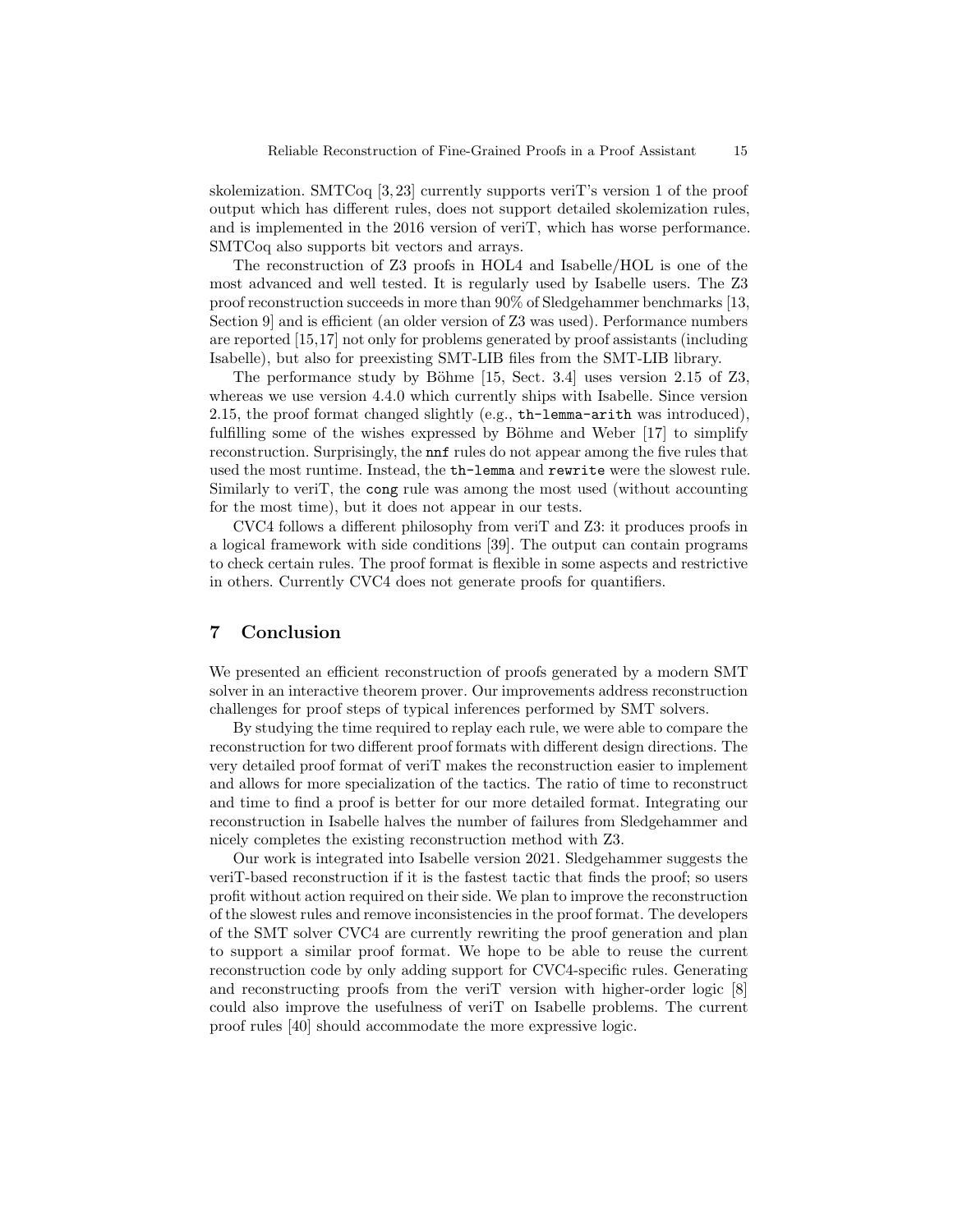Acknowledgment We would like to thank Haniel Barbosa for his support with the implementation in veriT. We also thank Haniel Barbosa, Jasmin Blanchette, Pascal Fontaine, Daniela Kaufmann, Petar Vukmirović, and the previous reviewers for many fruitful discussions and suggesting many textual improvements. The first author has received funding from the European Research Council (ERC) under the European Union's Horizon 2020 research and innovation program (grant agreement No. 713999, Matryoshka). The second author is supported by the LIT AI Lab funded by the State of Upper Austria. The training presented in this paper was carried out using the Grid'5000 testbed, supported by a scientific interest group hosted by Inria and including CNRS, RENATER and several Universities as well as other organizations (see <https://www.grid5000.fr>).

## References

- <span id="page-15-4"></span>1. Abdulaziz, M., Paulson, L.C.: An Isabelle/HOL formalisation of Green's theorem. Archive of Formal Proofs (Jan 2018), <https://isa-afp.org/entries/Green.html>, formal proof development
- <span id="page-15-5"></span>2. Abdulaziz, M., Paulson, L.C.: An Isabelle/HOL formalisation of Green's theorem. Journal of Automated Reasoning 63(3), 763–786 (Nov 2019). <https://doi.org/10.1007/s10817-018-9495-z>
- <span id="page-15-8"></span>3. Armand, M., Faure, G., Grégoire, B., Keller, C., Théry, L., Werner, B.: A modular integration of SAT/SMT solvers to Coq through proof witnesses. In: Jouannaud, J.P., Shao, Z. (eds.) CPP 2011. LNCS, vol. 7086, pp. 135–150. Springer Berlin Heidelberg (2011). [https://doi.org/10.1007/978-3-642-25379-9](https://doi.org/10.1007/978-3-642-25379-9_12) 12
- <span id="page-15-7"></span>4. Assaf, A., Burel, G., Cauderlier, R., Delahaye, D., Dowek, G., Dubois, C., Gilbert, F., Halmagrand, P., Hermant, O., Saillard, R.: Expressing theories in the  $\lambda \pi$ -calculus modulo theory and in the Dedukti system. In: TYPES: Types for Proofs and Programs. Novi SAd, Serbia (May 2016)
- <span id="page-15-6"></span>5. Barbosa, H.: Efficient instantiation techniques in SMT (work in progress). CEUR Workshop Proceedings, vol. 1635, pp. 1–10. CEUR-WS.org (Jul 2016), <http://ceur-ws.org/Vol-1635/#paper-01>
- <span id="page-15-1"></span>6. Barbosa, H., Blanchette, J.C., Fleury, M., Fontaine, P.: Scalable fine-grained proofs for formula processing. Journal of Automated Reasoning (Jan 2019). <https://doi.org/10.1007/s10817-018-09502-y>
- <span id="page-15-3"></span>7. Barbosa, H., Fontaine, P., Reynolds, A.: Congruence closure with free variables. In: Legay, A., Margaria, T. (eds.) TACAS 2017. LNCS, vol. 10206, pp. 214–230. Springer Berlin Heidelberg (2017). [https://doi.org/10.1007/978-3-662-54580-5](https://doi.org/10.1007/978-3-662-54580-5_13) 13
- <span id="page-15-9"></span>8. Barbosa, H., Reynolds, A., Ouraoui, D.E., Tinelli, C., Barrett, C.W.: Extending SMT solvers to higher-order logic. In: Fontaine, P. (ed.) CADE 27. LNCS, vol. 11716, pp. 35–54. Springer International Publishing (2019). [https://doi.org/10.1007/978-3-030-29436-6](https://doi.org/10.1007/978-3-030-29436-6_3) 3
- <span id="page-15-0"></span>9. Barrett, C., Conway, C.L., Deters, M., Hadarean, L., Jovanović, D., King, T., Reynolds, A., Tinelli, C.: CVC4. In: Gopalakrishnan, G., Qadeer, S. (eds.) CAV 2011. LNCS, vol. 6806, pp. 171–177. Springer Berlin Heidelberg (2011). [https://doi.org/10.1007/978-3-642-22110-1](https://doi.org/10.1007/978-3-642-22110-1_14) 14
- <span id="page-15-2"></span>10. Barrett, C., Fontaine, P., Tinelli, C.: The SMT-LIB Standard: Version 2.6. Tech. rep., Department of Computer Science, The University of Iowa (2017), available at www.SMT-LIB.org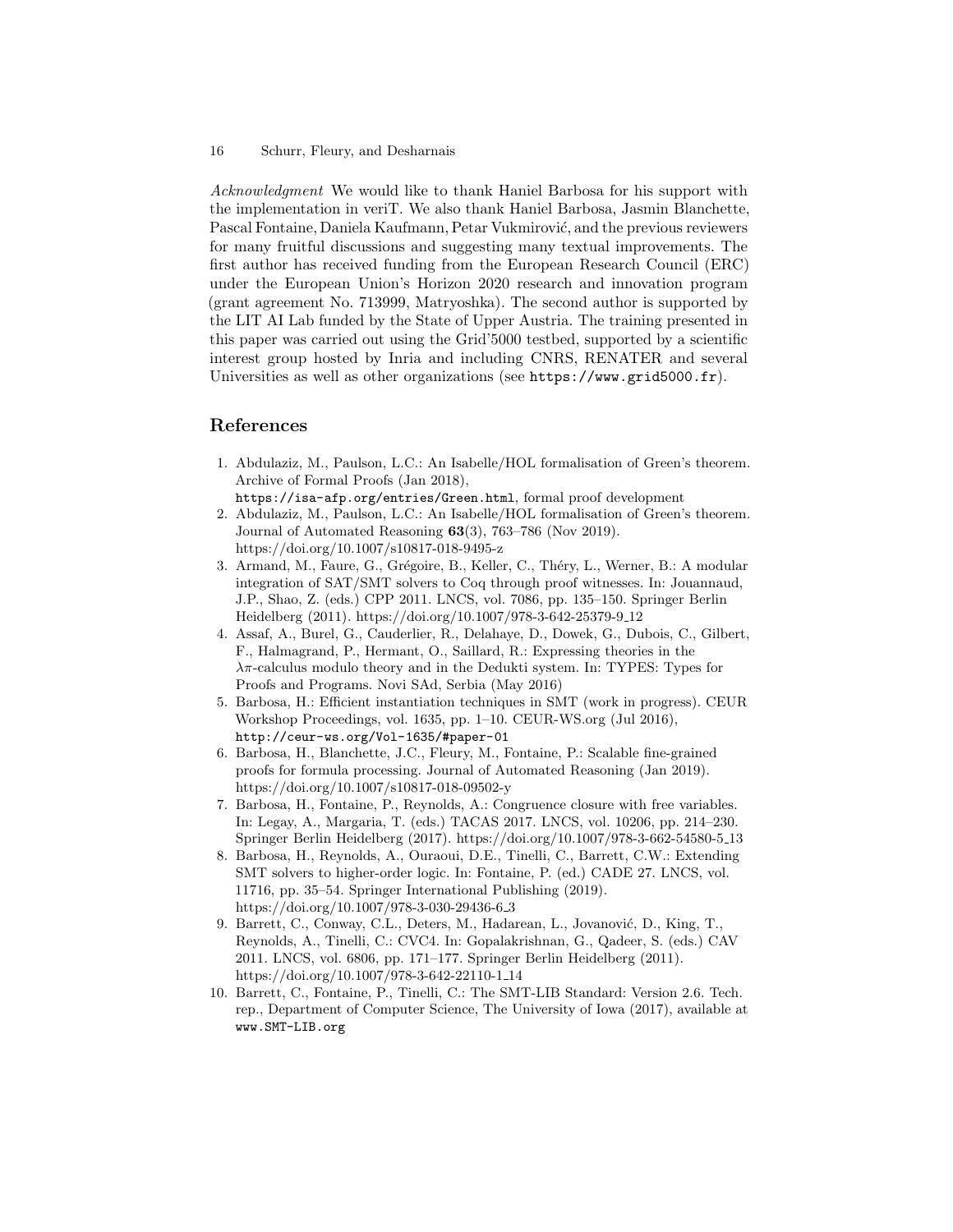- <span id="page-16-1"></span>11. Barrett, C.W., Tinelli, C.: Satisfiability modulo theories. In: Clarke, E.M., Henzinger, T.A., Veith, H., Bloem, R. (eds.) Handbook of Model Checking, pp. 305–343. Springer International Publishing, Cham (2018). [https://doi.org/10.1007/978-3-319-10575-8](https://doi.org/10.1007/978-3-319-10575-8_11) 11
- <span id="page-16-8"></span>12. Becker, H., Blanchette, J.C., Waldmann, U., Wand, D.: Formalization of Knuth–Bendix orders for lambda-free higher-order terms. Archive of Formal Proofs (Nov 2016), [https://isa-afp.org/entries/Lambda\\_Free\\_KBOs.html](https://isa-afp.org/entries/Lambda_Free_KBOs.html), formal proof development
- <span id="page-16-3"></span>13. Blanchette, J.C., Böhme, S., Fleury, M., Smolka, S.J., Steckermeier, A.: Semi-intelligible Isar proofs from machine-generated proofs. Journal of Automated Reasoning 56(2), 155–200 (2016).<https://doi.org/10.1007/s10817-015-9335-3>
- <span id="page-16-0"></span>14. Blanchette, J.C., Böhme, S., Paulson, L.C.: Extending Sledgehammer with smt solvers. In: Bjørner, N., Sofronie-Stokkermans, V. (eds.) CADE 23. LNCS, vol. 6803, pp. 116–130. Springer Berlin Heidelberg (2011). [https://doi.org/10.1007/978-3-642-22438-6](https://doi.org/10.1007/978-3-642-22438-6_11) 11
- <span id="page-16-13"></span>15. Böhme, S.: Proving Theorems of Higher-Order Logic with SMT Solvers. Ph.D. thesis, Technische Universität München (2012), <http://mediatum.ub.tum.de/node?id=1084525>
- <span id="page-16-10"></span>16. Böhme, S., Nipkow, T.: Sledgehammer: Judgement day. In: Giesl, J., Hähnle, R. (eds.) IJCAR 2010. pp. 107–121. Springer Berlin Heidelberg (2010). [https://doi.org/10.1007/978-3-642-14203-1](https://doi.org/10.1007/978-3-642-14203-1_9) 9
- <span id="page-16-2"></span>17. Böhme, S., Weber, T.: Fast LCF-style proof reconstruction for Z3. In: Kaufmann, M., Paulson, L.C. (eds.) ITP 2010. LNCS, vol. 6172, pp. 179–194. Springer Berlin Heidelberg (2010). [https://doi.org/10.1007/978-3-642-14052-5](https://doi.org/10.1007/978-3-642-14052-5_14) 14
- <span id="page-16-4"></span>18. Bouton, T., de Oliveira, D.C.B., D´eharbe, D., Fontaine, P.: veriT: An open, trustable and efficient SMT-solver. In: Schmidt, R.A. (ed.) CADE 22. LNCS, vol. 5663, pp. 151–156. Springer Berlin Heidelberg (2009). [https://doi.org/10.1007/978-3-642-02959-2](https://doi.org/10.1007/978-3-642-02959-2_12) 12
- <span id="page-16-11"></span>19. D´eharbe, D., Fontaine, P., Guyot, Y., Voisin, L.: SMT solvers for Rodin. In: Derrick, J., Fitzgerald, J.A., Gnesi, S., Khurshid, S., Leuschel, M., Reeves, S., Riccobene, E. (eds.) ABZ 2012. LNCS, vol. 7316, pp. 194–207. Springer Berlin Heidelberg (Jun 2012). [https://doi.org/10.1007/978-3-642-30885-7](https://doi.org/10.1007/978-3-642-30885-7_14) 14
- <span id="page-16-6"></span>20. Dutertre, B., de Moura, L.: Integrating simplex with DPLL(T). Tech. rep., SRI International (May 2006), <http://www.csl.sri.com/users/bruno/publis/sri-csl-06-01.pdf>
- <span id="page-16-9"></span>21. Eberl, M.: Elementary facts about the distribution of primes. Archive of Formal Proofs (Feb 2019), [https://isa-afp.org/entries/Prime\\_Distribution\\_Elementary.html](https://isa-afp.org/entries/Prime_Distribution_Elementary.html), formal proof development
- <span id="page-16-7"></span>22. Eberl, M., Paulson, L.C.: The prime number theorem. Archive of Formal Proofs (Sep 2018), [https://isa-afp.org/entries/Prime\\_Number\\_Theorem.html](https://isa-afp.org/entries/Prime_Number_Theorem.html), formal proof development
- <span id="page-16-12"></span>23. Ekici, B., Mebsout, A., Tinelli, C., Keller, C., Katz, G., Reynolds, A., Barrett, C.W.: SMTCoq: A plug-in for integrating SMT solvers into Coq. In: Majumdar, R., Kuncak, V. (eds.) CAV 2017. LNCS, vol. 10427, pp. 126–133. Springer International Publishing (2017). [https://doi.org/10.1007/978-3-319-63390-9](https://doi.org/10.1007/978-3-319-63390-9_7) 7
- <span id="page-16-5"></span>24. Fleury, M., Schurr, H.: Reconstructing veriT proofs in Isabelle/HOL. In: Reis, G., Barbosa, H. (eds.) PxTP 2019. EPTCS, vol. 301, pp. 36–50 (2019). <https://doi.org/10.4204/EPTCS.301.6>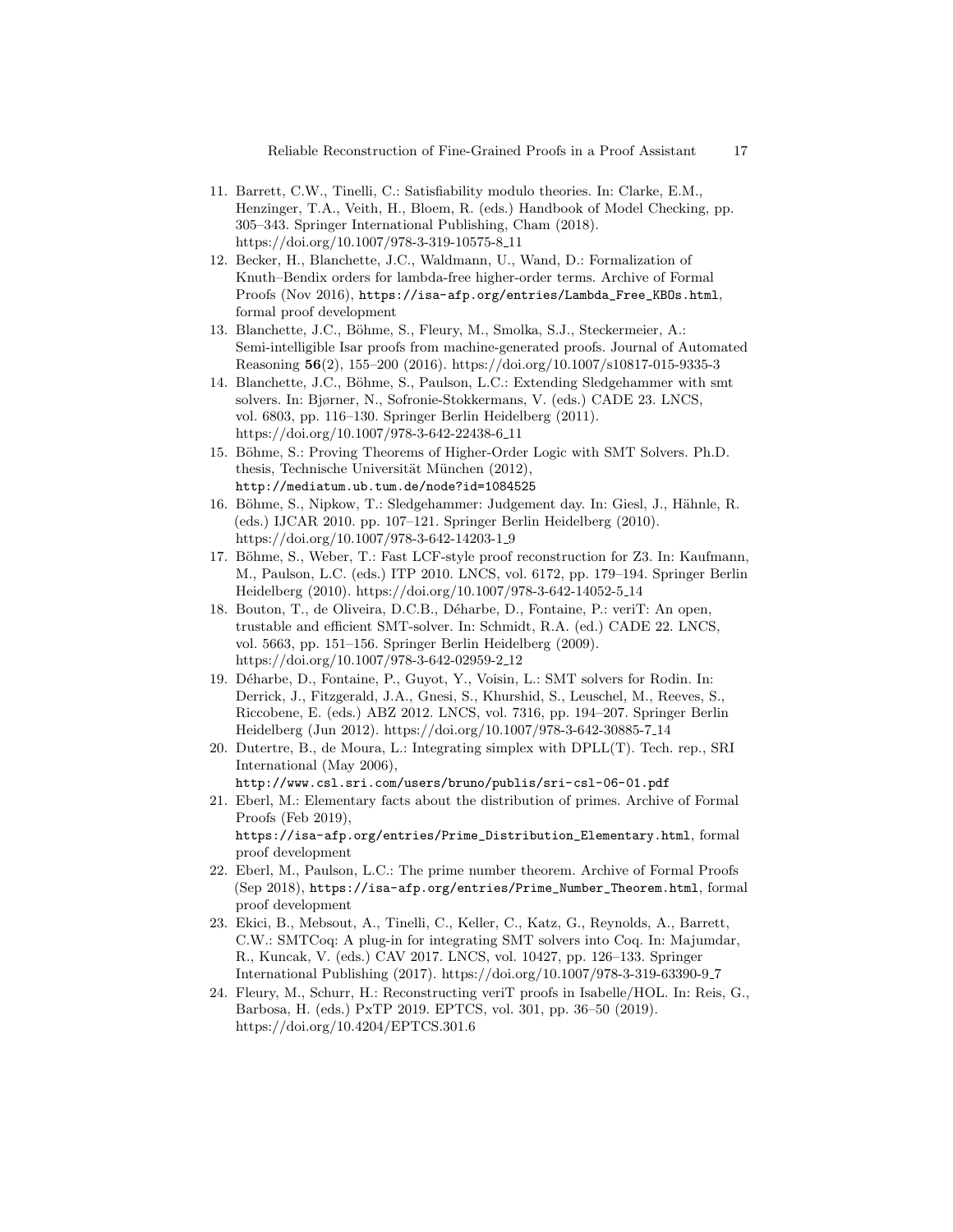- 18 Schurr, Fleury, and Desharnais
- <span id="page-17-2"></span>25. Gordon, M.J.C., Milner, R., Wadsworth, C.P.: Edinburgh LCF: A Mechanised Logic of Computation, LNCS, vol. 78. Springer Berlin Heidelberg (1979). <https://doi.org/10.1007/3-540-09724-4>
- <span id="page-17-12"></span>26. Hans-Jörg Schurr, Mathias Fleury, M.D.: Log file for the current paper. Log files (2021), [http://people.mpi-inf.mpg.de/~mfleury/paper/2021-cade28/](http://people.mpi-inf.mpg.de/~mfleury/paper/2021-cade28/experiments-reconstruction-cade.tar.xz) [experiments-reconstruction-cade.tar.xz](http://people.mpi-inf.mpg.de/~mfleury/paper/2021-cade28/experiments-reconstruction-cade.tar.xz), last Accessed: February 2021
- <span id="page-17-7"></span>27. Immler, F.: Re: [isabelle] Isabelle2019-RC2 sporadic smt failures. Email (May 2019), [https:](https://lists.cam.ac.uk/pipermail/cl-isabelle-users/2019-May/msg00130.html)

[//lists.cam.ac.uk/pipermail/cl-isabelle-users/2019-May/msg00130.html](https://lists.cam.ac.uk/pipermail/cl-isabelle-users/2019-May/msg00130.html)

- <span id="page-17-11"></span>28. Kühlwein, D., Blanchette, J.C., Kaliszyk, C., Urban, J.: Mash: Machine learning for Sledgehammer. In: ITP. LNCS, vol. 7998, pp. 35–50. Springer (2013)
- <span id="page-17-5"></span>29. Leino, K.R.M., Pit-Claudel, C.: Trigger selection strategies to stabilize program verifiers. In: Chaudhuri, S., Farzan, A. (eds.) CAV 2016. LNCS, vol. 9779, pp. 361–381. Springer International Publishing (2016). [https://doi.org/10.1007/978-3-319-41528-4](https://doi.org/10.1007/978-3-319-41528-4_20) 20
- <span id="page-17-9"></span>30. Marić, F., Spasić, M., Thiemann, R.: An incremental simplex algorithm with unsatisfiable core generation. Archive of Formal Proofs (Aug 2018), <https://isa-afp.org/entries/Simplex.html>, formal proof development
- <span id="page-17-14"></span>31. McLaughlin, S., Barrett, C., Ge, Y.: Cooperating theorem provers: A case study combining HOL-Light and CVC Lite. Electronic Notes in Theoretical Computer Science 144(2), 43–51 (2006).<https://doi.org/10.1016/j.entcs.2005.12.005>
- <span id="page-17-13"></span>32. McMillan, K.L.: Interpolants from Z3 proofs. In: FMCAD 2011. pp. 19–27. FMCAD Inc, Austin, Texas (2011)
- <span id="page-17-10"></span>33. Meng, J., Paulson, L.C.: Lightweight relevance filtering for machine-generated resolution problems. J. Appl. Log.  $7(1)$ ,  $41-57$  (2009)
- <span id="page-17-0"></span>34. de Moura, L., Bjørner, N.: Z3: An efficient SMT solver. In: Ramakrishnan, C.R., Rehof, J. (eds.) TACAS 2008. LNCS, vol. 4963, pp. 337–340. Springer Berlin Heidelberg (2008). [https://doi.org/10.1007/978-3-540-78800-3](https://doi.org/10.1007/978-3-540-78800-3_24) 24
- <span id="page-17-6"></span>35. Reynolds, A., Barbosa, H., Fontaine, P.: Revisiting enumerative instantiation. In: Beyer, D., Huisman, M. (eds.) TACAS 2018. LNCS, vol. 10806, pp. 112–131. Springer International Publishing (2018). [https://doi.org/10.1007/978-3-319-89963-3](https://doi.org/10.1007/978-3-319-89963-3_7) 7
- <span id="page-17-3"></span>36. Reynolds, A., Tinelli, C., de Moura, L.: Finding conflicting instances of quantified formulas in smt. In: FMCAD 2014. pp. 195–202. IEEE (2014). <https://doi.org/10.1109/FMCAD.2014.6987613>
- <span id="page-17-8"></span>37. Schlichtkrull, A., Blanchette, J.C., Traytel, D., Waldmann, U.: Formalization of Bachmair and Ganzinger's ordered resolution prover. Archive of Formal Proofs (Jan 2018), [https://isa-afp.org/entries/Ordered\\_Resolution\\_Prover.html](https://isa-afp.org/entries/Ordered_Resolution_Prover.html), formal proof development
- <span id="page-17-4"></span>38. Schulz, S.: E - a brainiac theorem prover. AI Communications 15(2-3), 111–126 (2002), <http://content.iospress.com/articles/ai-communications/aic260>
- <span id="page-17-15"></span>39. Stump, A., Oe, D., Reynolds, A., Hadarean, L., Tinelli, C.: SMT proof checking using a logical framework. Formal Methods in System Design 42(1), 91–118 (Feb 2013).<https://doi.org/10.1007/s10703-012-0163-3>
- <span id="page-17-1"></span>40. The veriT Team and Contributors: Proofonomicon: A reference of the veriT proof format. Software Documentation (2021), <https://verit.loria.fr/documentation/proofonomicon.pdf>, last Accessed: February 2021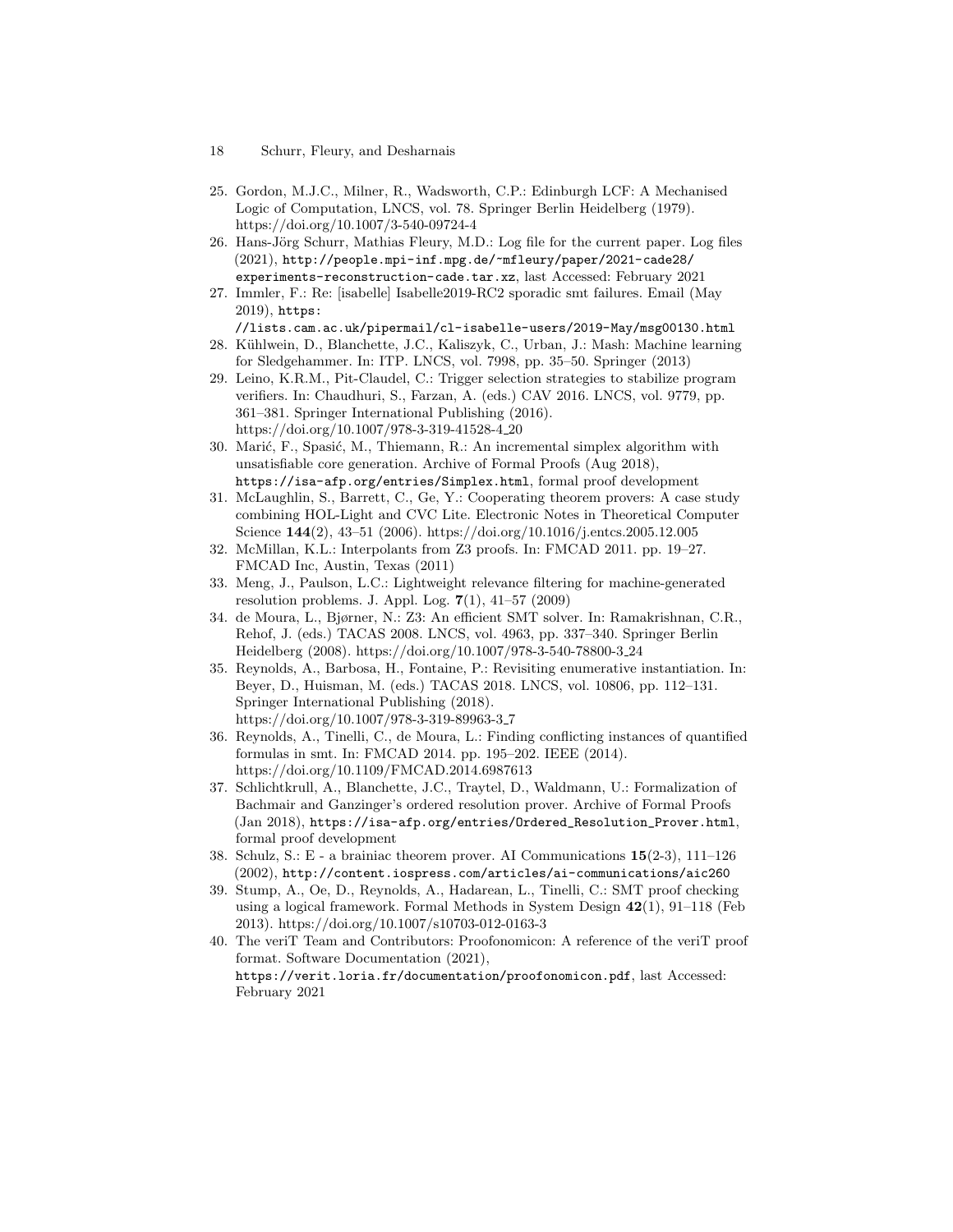# 8 Appendix

Figure [5](#page-19-0) is the complete version of Figure [1.](#page-12-0) Figure [6](#page-20-0) is the complete version of Figure [2.](#page-12-1)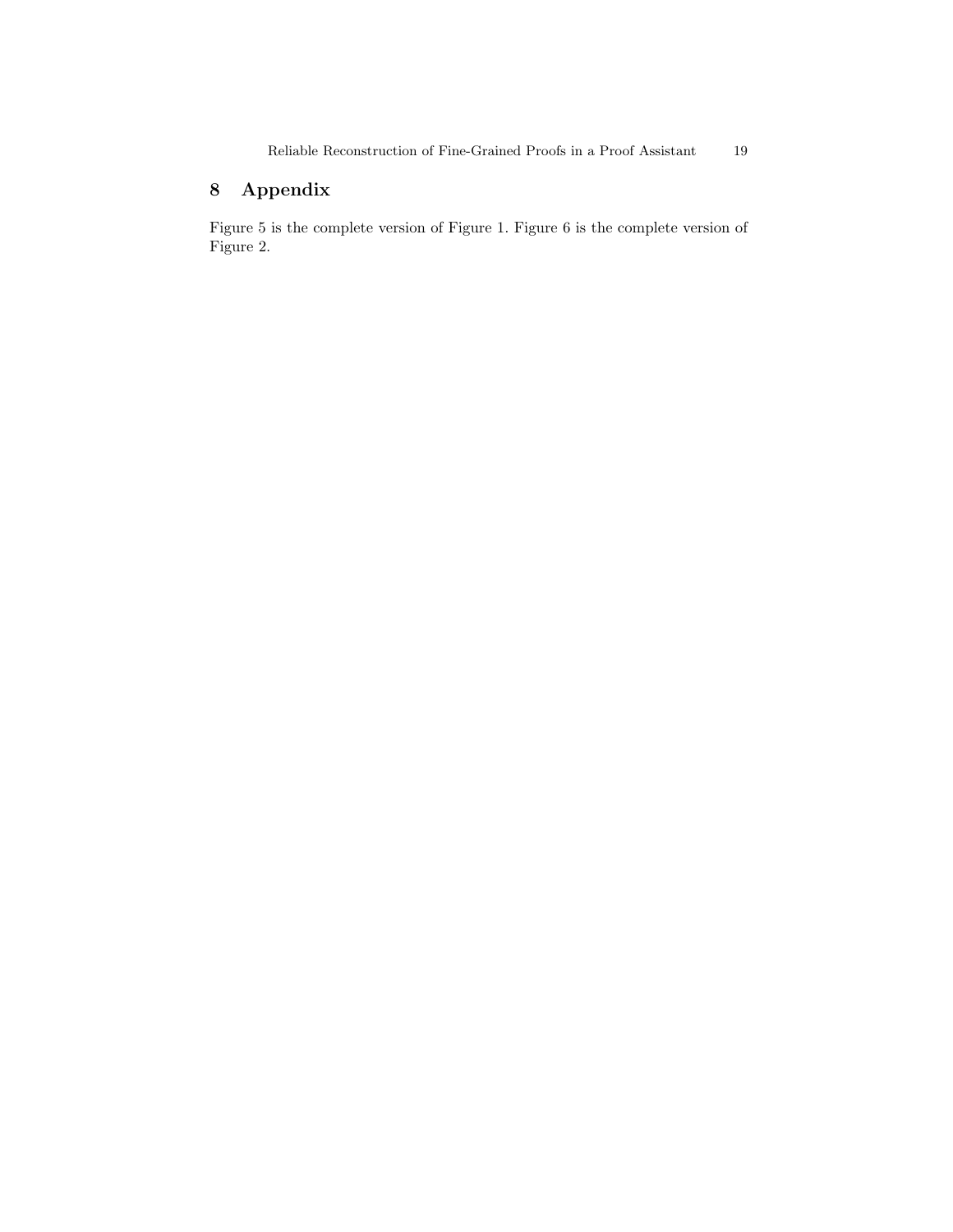

<span id="page-19-0"></span>Fig. 5. Timing of veriT rules sorted by median. From left to right, the lower whisker marks the 5th percentile, the lower box line the first quartile, the middle of the box the median, the upper box line the third quartile, and the upper whisker the 95th percentile.